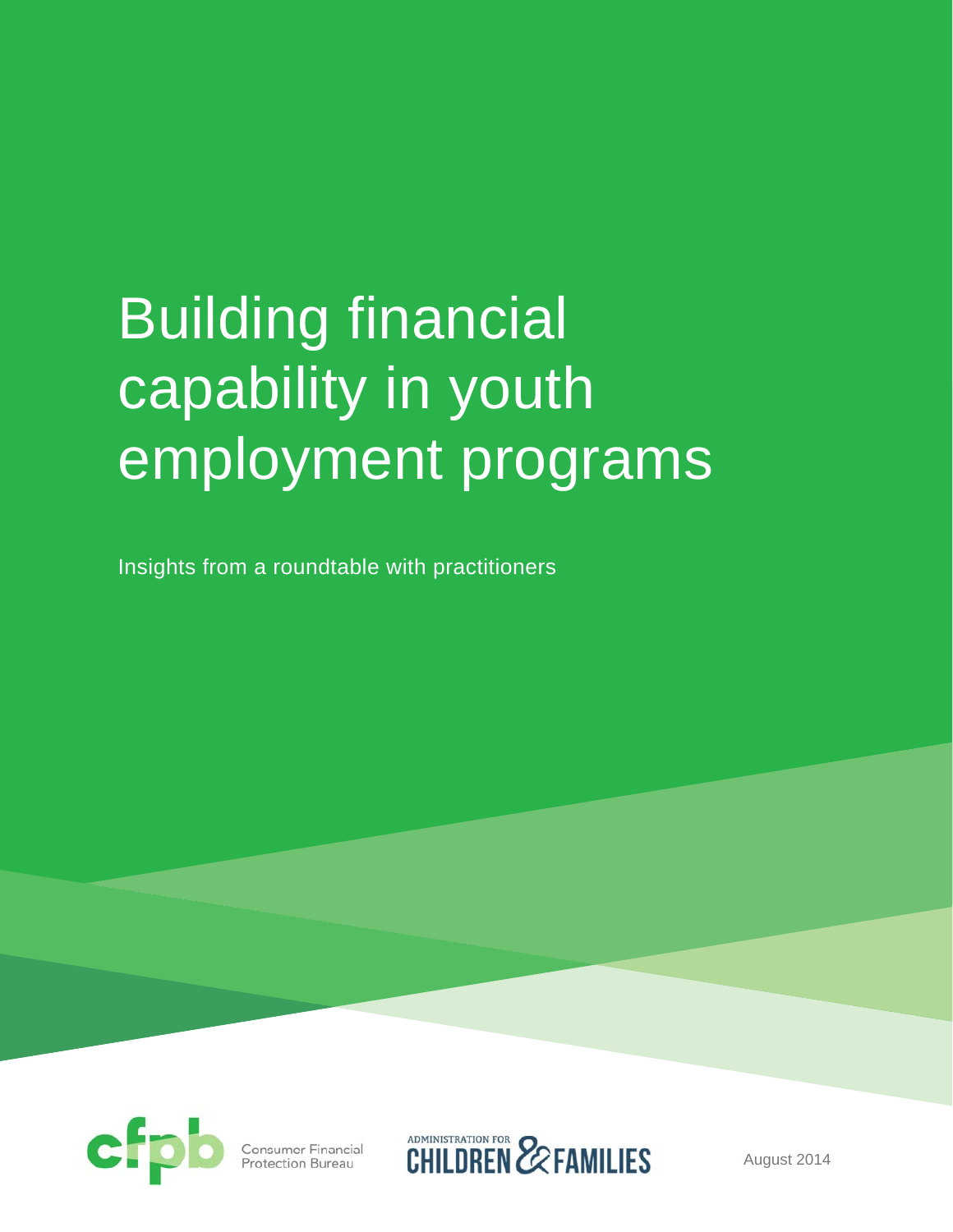# About this report

This report is based on information from a roundtable convened by the Consumer Financial Protection Bureau. It was prepared by the Corporation for Enterprise Development (CFED) under the Assets for Independence Program's ASSET Initiative Partnership for the Administration for Children and Families at the U.S. Department of Health and Human Services.

GSA Schedule Contract GS-10-F-0177L

Order No HHSP233201200674G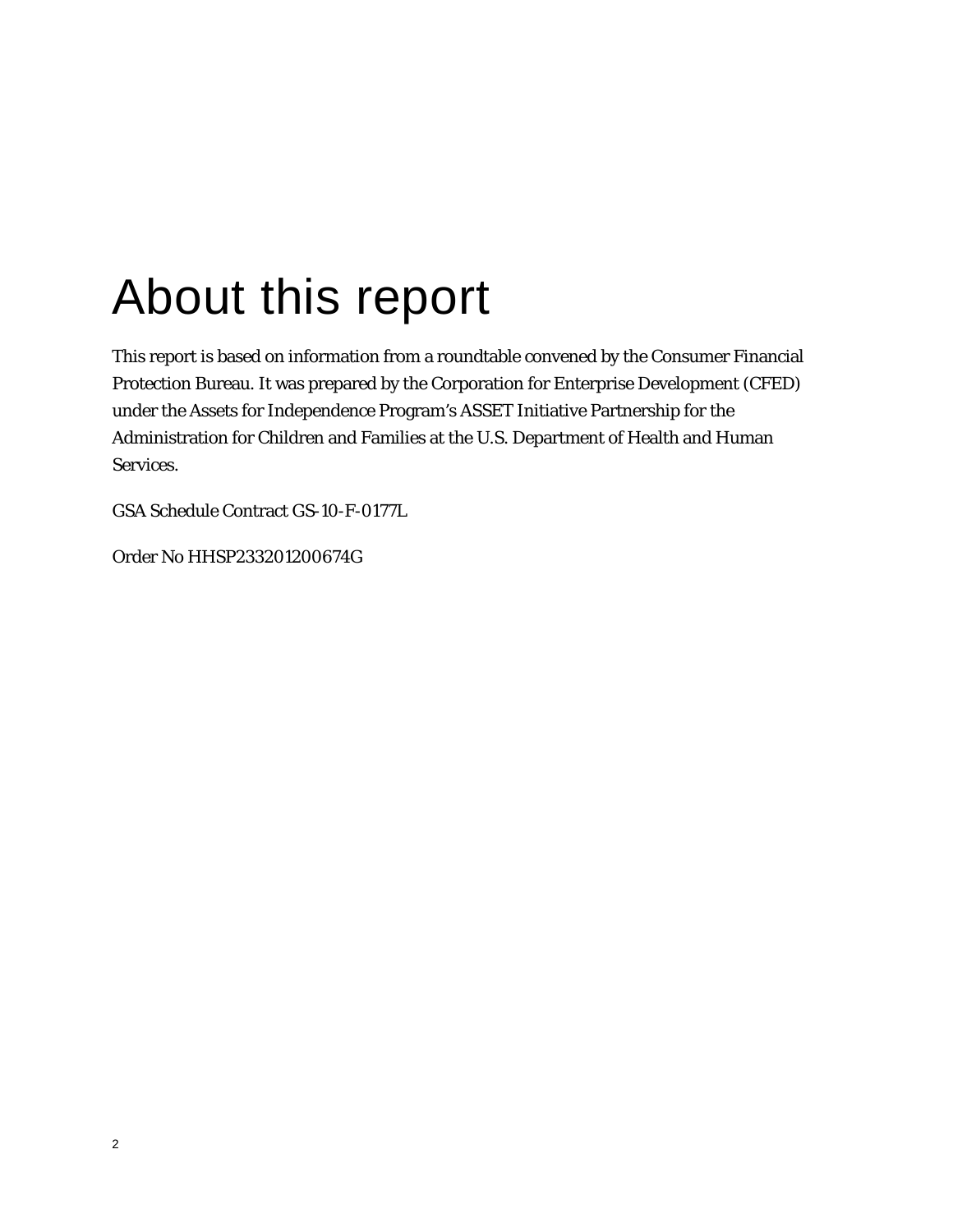# Table of contents

| 1.        |     |  |  |  |
|-----------|-----|--|--|--|
| 2.        |     |  |  |  |
|           | 2.1 |  |  |  |
|           | 2.2 |  |  |  |
|           |     |  |  |  |
| <b>3.</b> |     |  |  |  |
|           | 3.1 |  |  |  |
|           |     |  |  |  |
|           |     |  |  |  |
|           |     |  |  |  |
|           |     |  |  |  |
|           |     |  |  |  |
|           | 4.2 |  |  |  |
|           |     |  |  |  |
|           |     |  |  |  |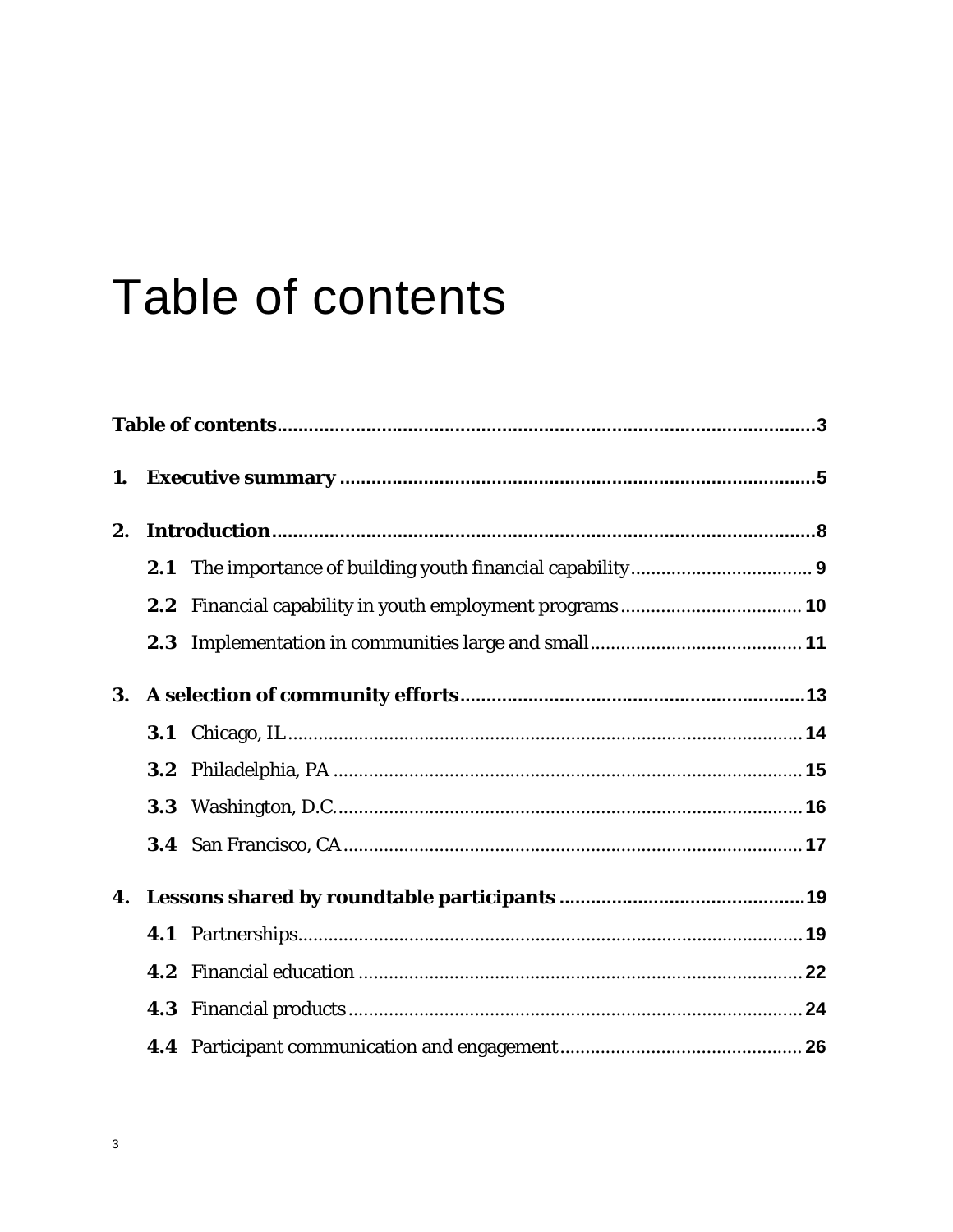| Appendix A: Federal interest in financial capability for young | 30 |
|----------------------------------------------------------------|----|
|                                                                |    |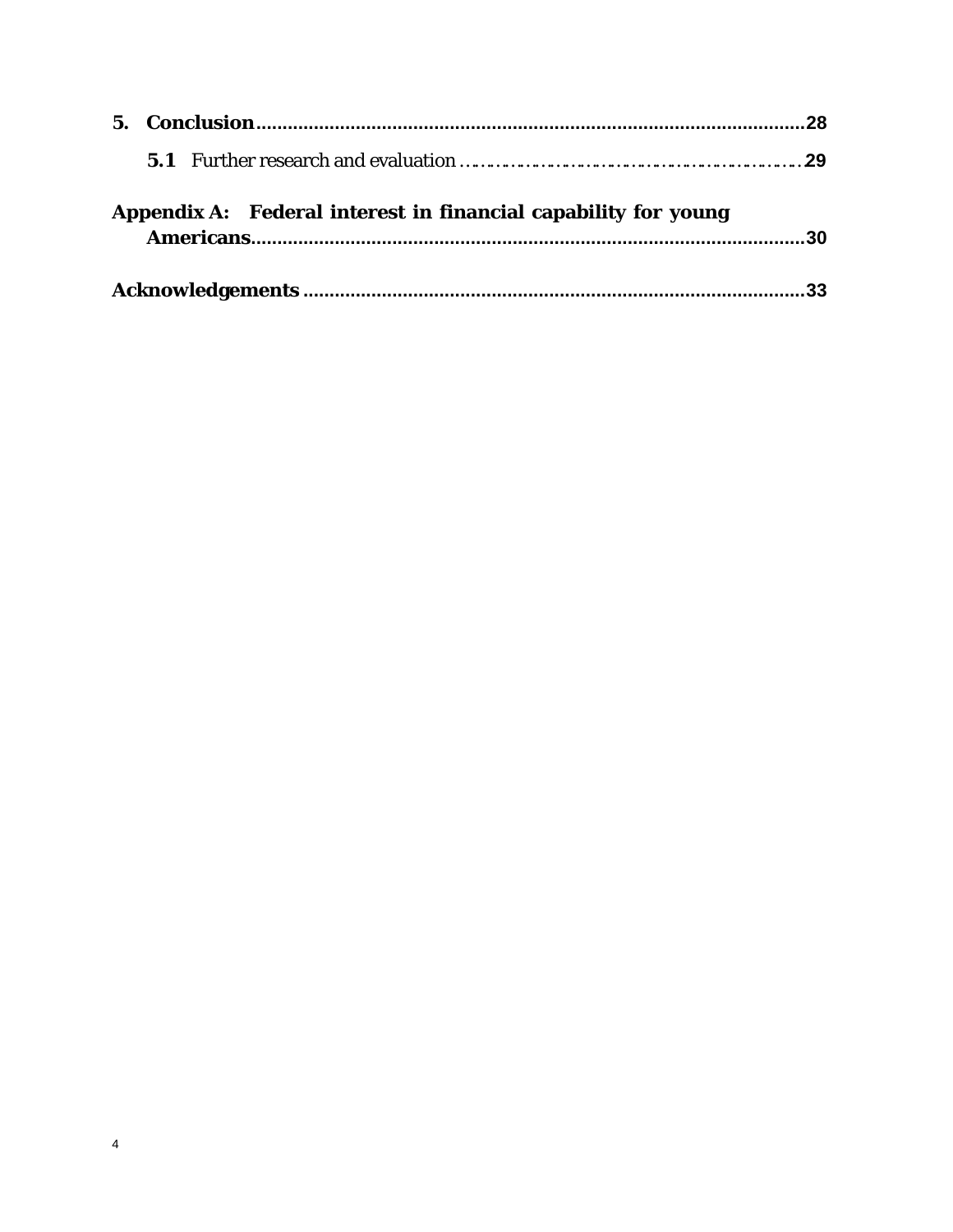# **1.** Executive summary

Financial capability is "the capacity, based on knowledge, skills, and access, to manage financial resources effectively."1 Many Americans, including a large number of young people, currently experience low levels of financial capability, high levels of economic vulnerability, and barriers to building economic stability. Developing strong financial skills is important to young people, especially to disadvantaged youth who may have limited resources and access to financial education and services.

One promising opportunity for teaching young people about financial capability occurs when they are participating in programs that provide youth training and employment. Nearly 20 million youth were employed in July 2013 alone, <sup>2</sup> so youth employment programs offered in local communities represent a potentially powerful delivery mechanism for financial capability services. In recognition of this, the Consumer Financial Protection Bureau, along with its federal agency partners on the Financial Literacy and Education Commission, convened a roundtable of national and local leaders on November 6, 2013 to discuss current efforts to help youth build financial capability through employment programs. This document provides an overview of lessons drawn from that meeting for increasing the financial capability of young people through youth employment programs.

The meeting brought together leaders from promising programs that included three important components: integrating financial education into youth employment programs, establishing partnerships with employers, and identifying effective strategies to collaborate with financial institutions. The key takeaways from the roundtable are:

 $\overline{a}$ 1 Department of the Treasury, *Amended Charter: President's Advisory Council on Financial Capability.* http://www.treasury.gov/resource-center/financialeducation/Documents/PACFC%202010%20Amended%20Charter.pdf.

<sup>2</sup> The U.S. Bureau of Labor Statistics, *Employment and Unemployment Among Youth – Summer 2013*, August 2013, http://www.bls.gov/news.release/youth.nr0.htm.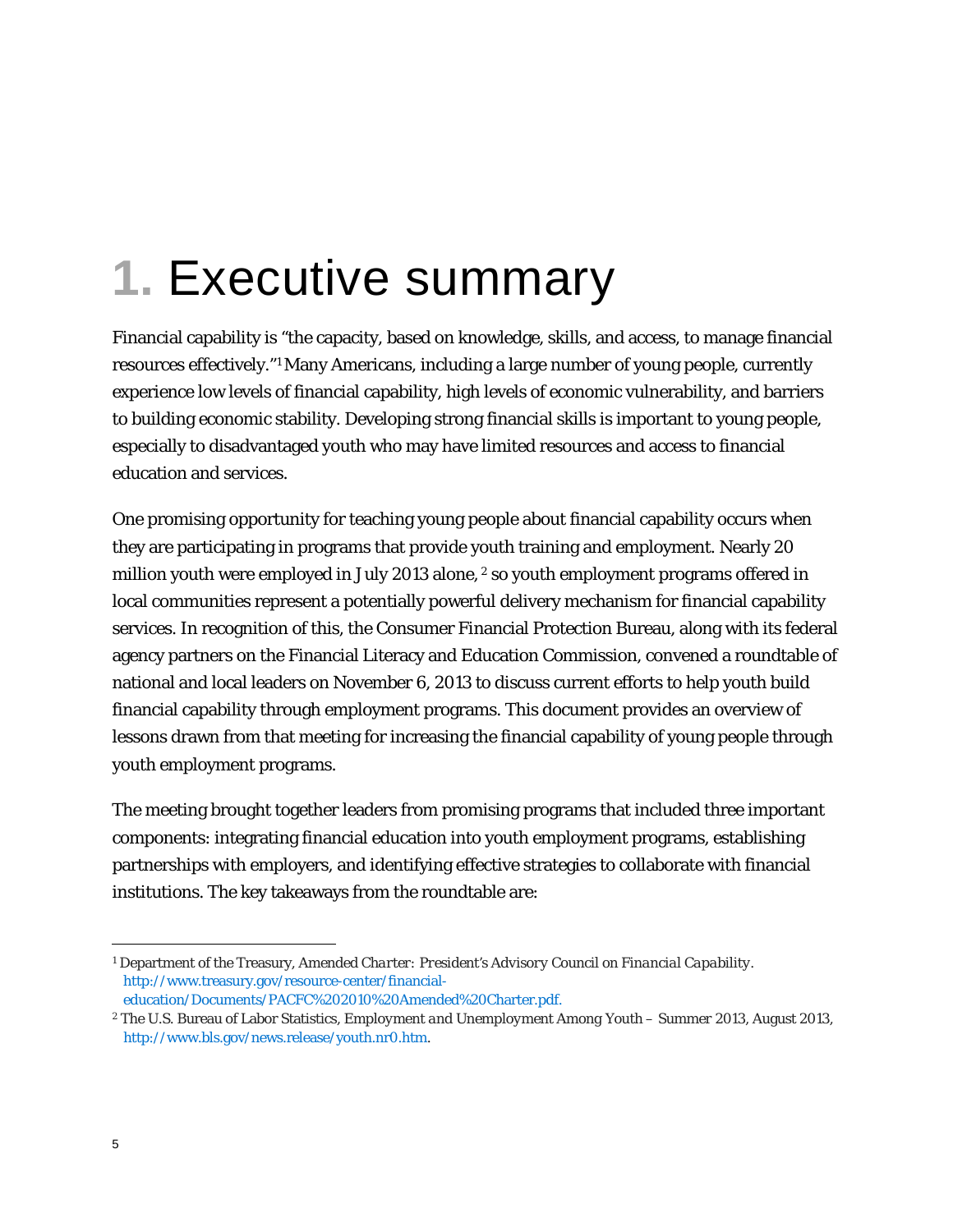- **Lesson 1: Partnerships with the private sector, nonprofit organizations, government agencies, financial institutions, and youth are necessary for successful program implementation.** The key to creating successful partnerships is to identify overlapping priorities or goals of each participating organization, and to align the role of each partner with the resources (time, money, etc.) that they can dedicate to the effort. The extent to which partners directly provide financial capability services in a youth employment program will vary depending on how they are participating and their motivation for doing so.
- **Lesson 2: Financial education should be tailored to the needs of youth, employers, and financial education providers.** Financial education is more efficient when seamlessly integrated into a program's structure to account for the time and resource constraints of youth, employers, and financial education providers. In addition to structure and delivery, financial information should be tailored to address a young person's specific needs and priorities. Youth are a diverse population, and financial information delivered in a youth employment program should be "just in time," or relevant at the time someone is facing a particular life choice or for a decision they will face in the near future. Financial education should also be actionable and provide opportunities to apply knowledge in real time so that it is appropriate to a young person's current life priorities.
- **Lesson 3: Financial products offered to youth should be carefully selected by weighing the costs and risks of various options**. All of the communities highlighted here seek to capitalize on the "teachable moment" of employment to provide safe and affordable financial products for youth to use, with the goals of helping youth avoid high fees, encouraging savings, and connecting young people to mainstream financial services. However, financial institutions' understanding of, and compliance with, identification, residency and "know your customer" regulatory requirements may pose barriers to entry into the financial system for youth. Ongoing dialogue with the financial services industry and regulators will help determine what risk and cost factors are most important in creating and offering products for young consumers.
- **Lesson 4: Organizations should develop explicit strategies for engaging youth in the short and long term. Efforts to engage youth are important both during and after the employment program**. During employment programs, organizations have used social media, peer training facilitators, and incentives to encourage more youth to adopt positive financial habits. Organizations have a captive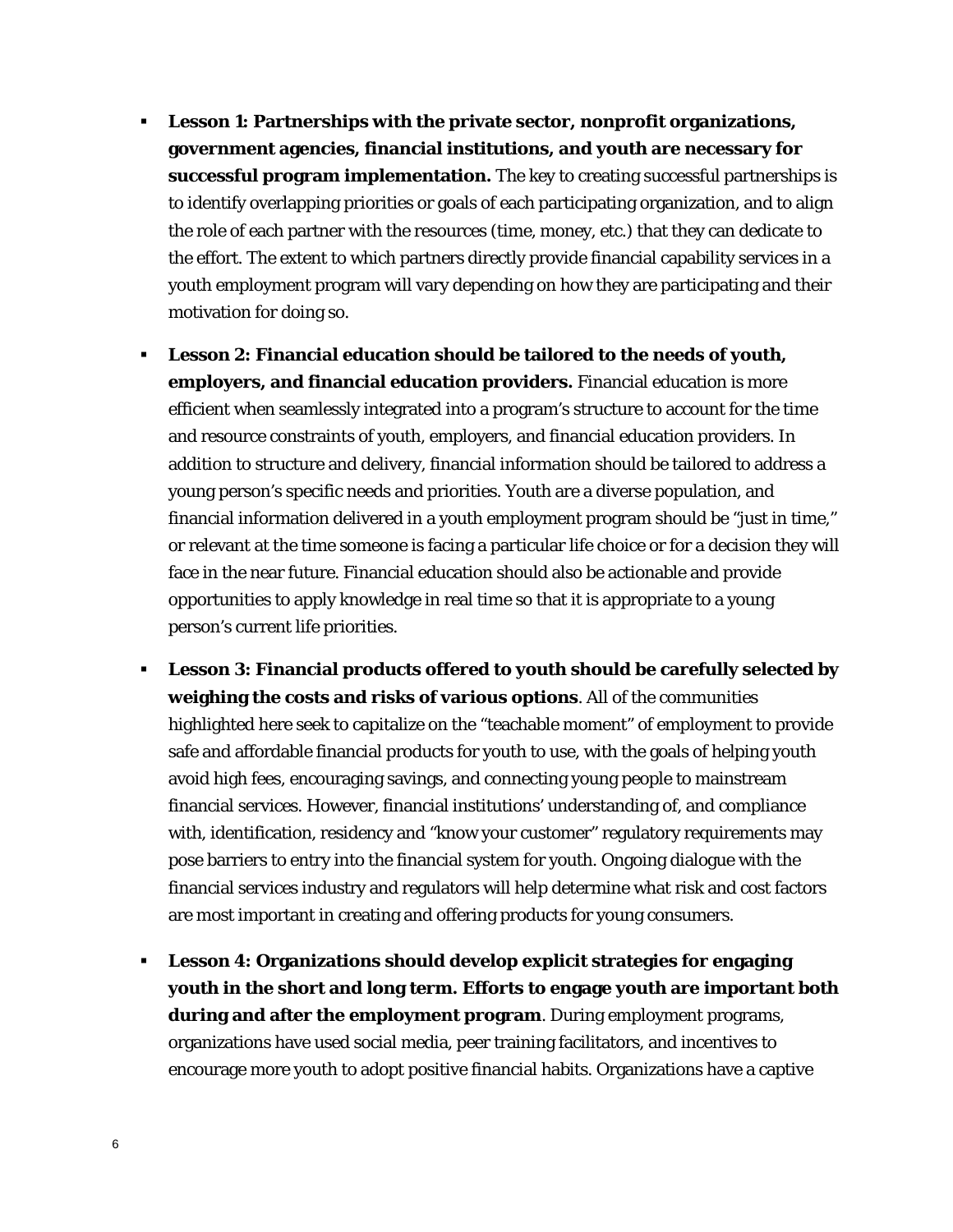audience while the young people are employed. However, organizations struggle to make the financial components persistent, or "sticky," after youth exit the program. Long-term engagement strategies include involving family members and friends, and providing access to financial education and products outside the employment program.

While this was not an exhaustive review of current efforts to build financial capability through youth employment programs, conversations with roundtable participants revealed valuable lessons and resources that leaders in communities of all sizes can learn from and replicate. Stakeholders such as federal program managers, municipal leaders, financial institutions, national intermediaries, philanthropic partners, private sector employers, and communitybased organizations will be key to building upon the work already done and moving it forward.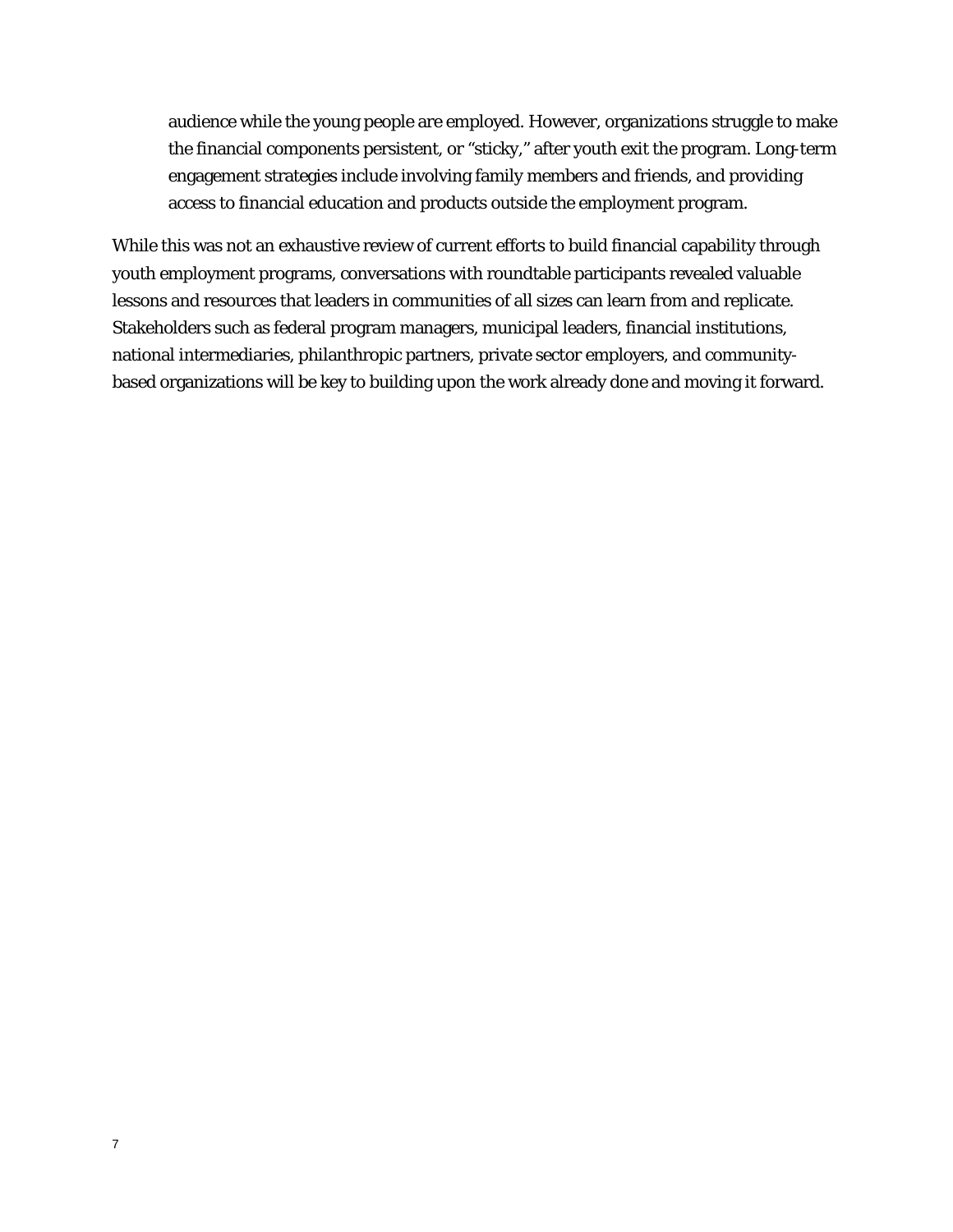# **2.** Introduction

Financial capability is "the capacity, based on knowledge, skills, and access, to manage financial resources effectively."3 Many Americans, including a large number of young people, currently experience low levels of financial capability, suffer from high levels of economic vulnerability, and encounter barriers to building economic stability. Developing financial skills is important for all young people, especially for disadvantaged youth who may have limited resources and access to financial education and services.

One promising opportunity to provide information about financial capability arises when young people are participating in youth employment programs. Nearly 20 million youth were employed in July 2013 alone. 4 Youth employment programs offered in local communities represent a potentially powerful delivery system for financial capability services. In recognition of this, the Consumer Financial Protection Bureau (CFPB) with its federal agency partners on the Financial Literacy and Education Commission (FLEC), as part of its "Starting Early for Financial Success" initiative, convened a roundtable of national and local leaders on November 6, 2013. This document provides an overview of lessons drawn from that meeting for increasing the financial capability of young people through youth employment programs.

The purpose of the roundtable was to bring together examples of promising programs that were integrating financial capability services, such as access to bank or credit union accounts and financial education, as part of their existing youth employment efforts. FLEC and the CFPB wanted to gather information from the field to determine what was working, identify barriers to expanding existing efforts to other programs, and develop new ideas that may be used to

<sup>&</sup>lt;u>.</u> 3 Department of the Treasury, "Amended Charter: President's Advisory Council on Financial Capability." http://www.treasury.gov/resource-center/financialeducation/Documents/PACFC%202010%20Amended%20Charter.pdf

<sup>4</sup> The U.S. Bureau of Labor Statistics, "Employment and Unemployment Among Youth – Summer 2013," August 2013, http://www.bls.gov/news.release/youth.nr0.htm.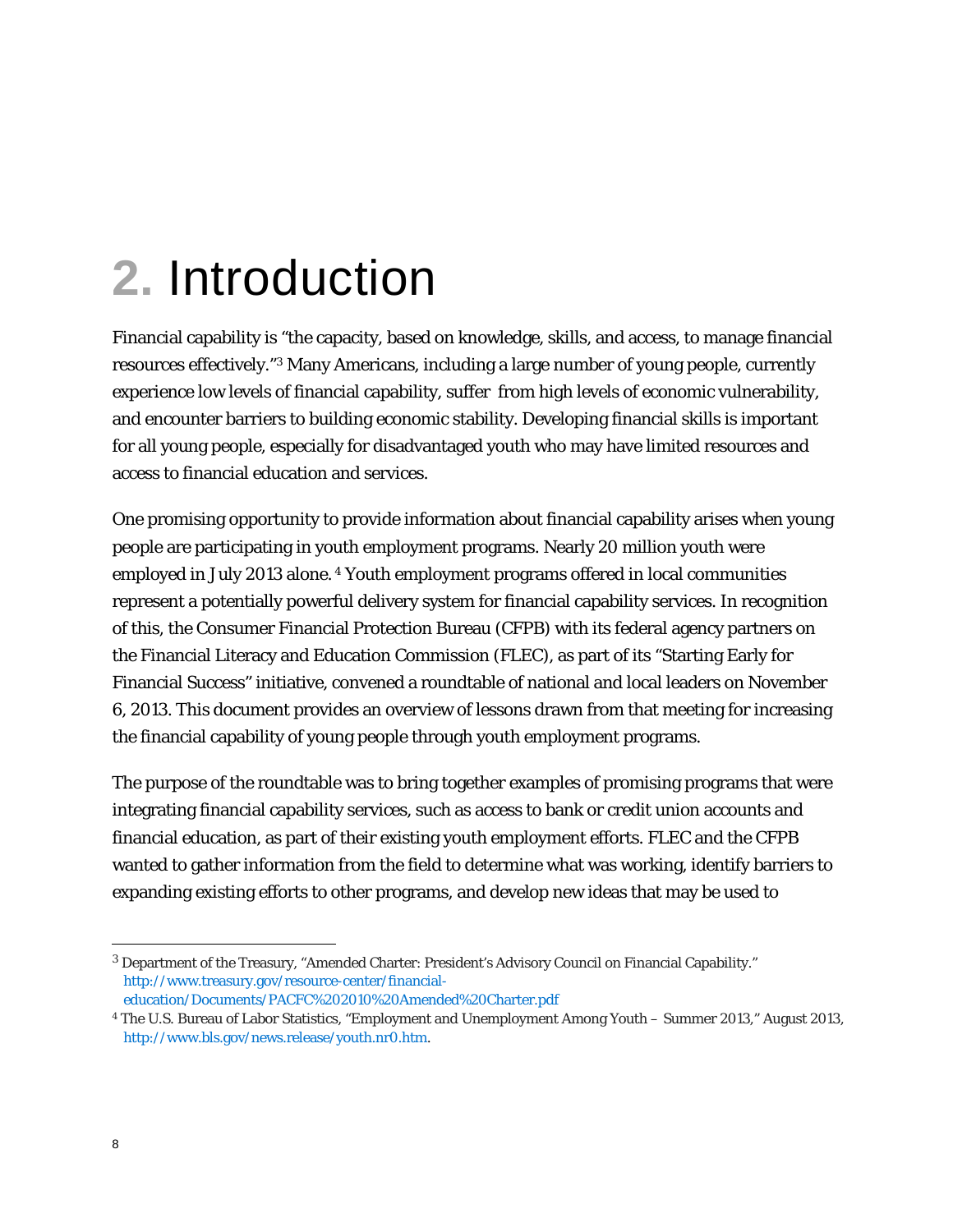enhance existing programs. Emphasis was placed on programs that enroll large numbers of lowincome youth and those programs with several years of experience. It was also deemed important to identify programs that included three key components: integration of financial education into youth employment programming; programs with promising partnerships with employers; and strategies to collaborate with financial institutions. The goal of the roundtable was to identify specific strategies and innovative programs that other communities could learn from and emulate, regardless of size.

The purpose of this report is to share the discussion from that roundtable and subsequent follow-up conversations, including lessons learned and several considerations for implementation. It offers direction for future work and investment in this arena.

## **2.1** The importance of building youth financial capability

Developing financial skills is important to all young people. It is especially important to disadvantaged youth who may have limited resources and access to financial education and services. High school students are not very literate when it comes to financial matters. In a 2008 financial literacy survey, the average score among high school students was just 48.3 percent, the lowest level ever.5 Approximately 17.4 percent of households with members under age 24 do not have a bank account, which is an important tool for managing income and building assets.<sup>6</sup> And in 2013, 17 percent of American youth – some 6.7 million young people ages 16 to 24 – were out of school, out of work, or otherwise disconnected from the systems and opportunities that lead to a financially secure adulthood.<sup>7</sup>

 $\overline{a}$ 

<sup>5</sup> Lewis Mandell, The Financial Literacy of Young American Adults: Results of the 2008 National Jump\$tart Coalition Survey of High School Seniors and College Students, Jump\$tart,

http://www.jumpstart.org/assets/files/2008SurveyBook.pdf.

<sup>6</sup> FDIC, *2011 FDIC National Survey of Unbanked and Underbanked Households*, December 2012, http://www.fdic.gov/householdsurvey/.

<sup>7</sup> John Bridgeland and Tess Mason-Elder, *National Roadmap for Opportunity Youth, Civic Enterprises*, September 2012,

http://www.civicenterprises.net/MediaLibrary/Docs/Opportunity%20Youth%20National%20Roadmap%20Final% 202012.pdf.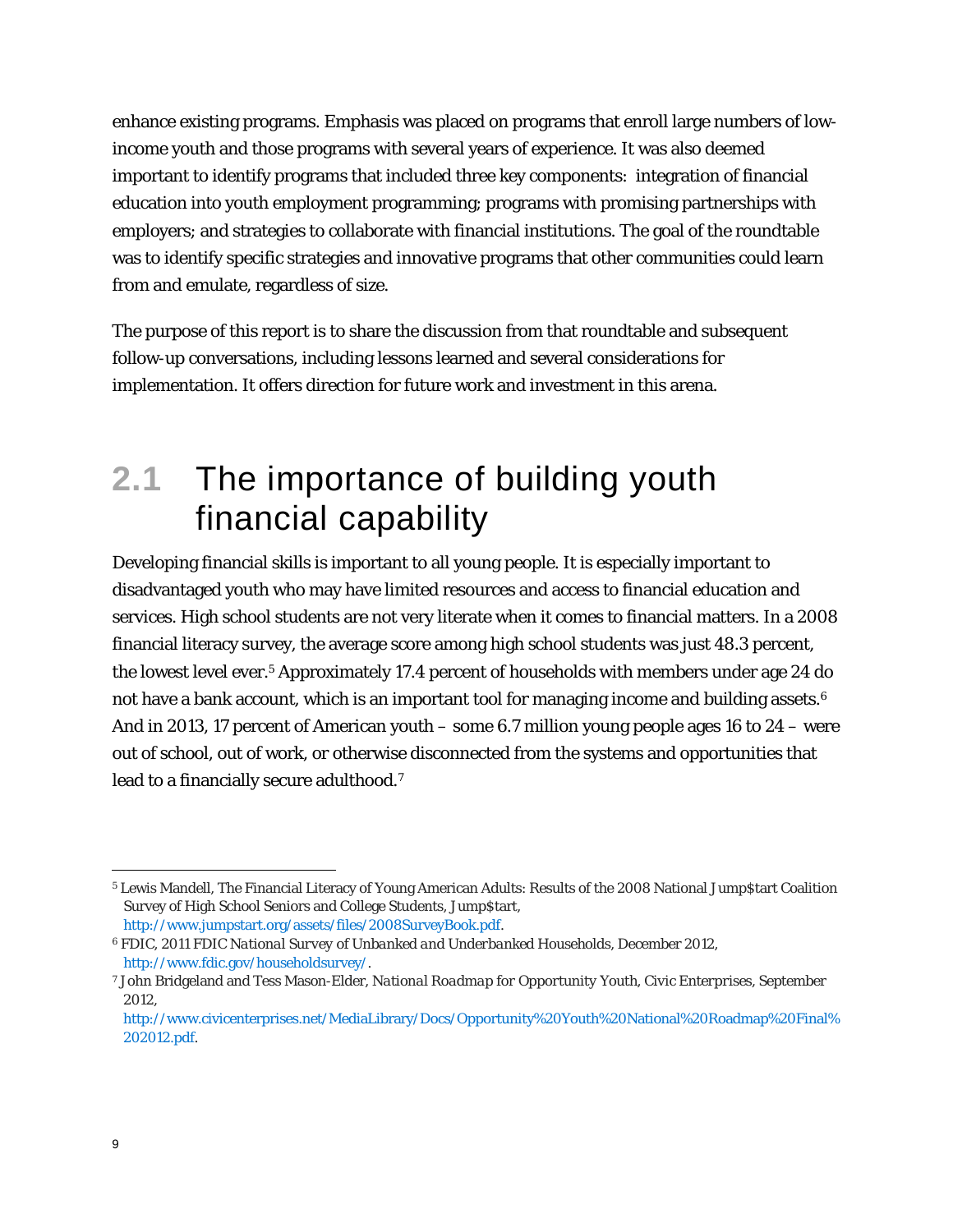Momentum has grown in recent years to improve youth financial literacy. Research has shown that in states where financial education is a high school graduation requirement, youth are more likely to create and adhere to a budget and less likely to engage in risky credit behaviors.<sup>8</sup> Yet while financial literacy is important, financial literacy initiatives should also include opportunities for youth to build the skills they need to manage their finances; programs should provide a stronger focus on expanding access to financial services that youth can use to successfully apply their financial knowledge. Financial capability initiatives take financial education to the next level, and encourage young people to transform knowledge into behavior by coupling learning with access to financial products and services.9

## **2.2** Financial capability in youth employment programs

While youth employment has declined overall in recent years due to the economic recession and its aftermath, nearly 20 million youth (ages 16 to 24) were employed in July 2013.10 In addition, the number of young workers increases dramatically each summer, when school is out. Between April and July 2013, the number of employed youth increased by 2 million.<sup>11</sup>

This relatively large cohort of working youth presents an opportunity to deliver financial capability services. Research suggests that financial education is most effective when provided at a point in time when people feel that the information is relevant to their lives and can apply their new knowledge promptly.12 These findings suggest that targeting young workers to receive financial education and services when receiving their first paychecks is a logical way to boost financial capability. These young workers may be especially receptive to information about

<sup>&</sup>lt;u>.</u> 8 Michael Gutter, Financial Capability of College Students from States with Varying Financial Education Policies, (Denver, CO: National Endowment for Financial Education, 2009).

<sup>9</sup> Elizabeth Johnson and Margaret S. Sherraden, From Financial Literacy to Financial Capability Among Youth, Journal of Sociology & Social Welfare XXXIV, no. 3 (2007).

<sup>10</sup> The U.S. Bureau of Labor Statistics, *Employment and Unemployment Among Youth – Summer 2013*, August 2013, http://www.bls.gov/news.release/youth.nr0.htm.

 $11$  Ibid.

<sup>12</sup> Daniel Fernandes and John G.Lynch and Richard G. Netemeyer, *Financial Literacy, Financial Education and Downstream Financial Behaviors*, Forthcoming in *Management Science*, January 6, 2014, http://ssrn.com/abstract=2333898.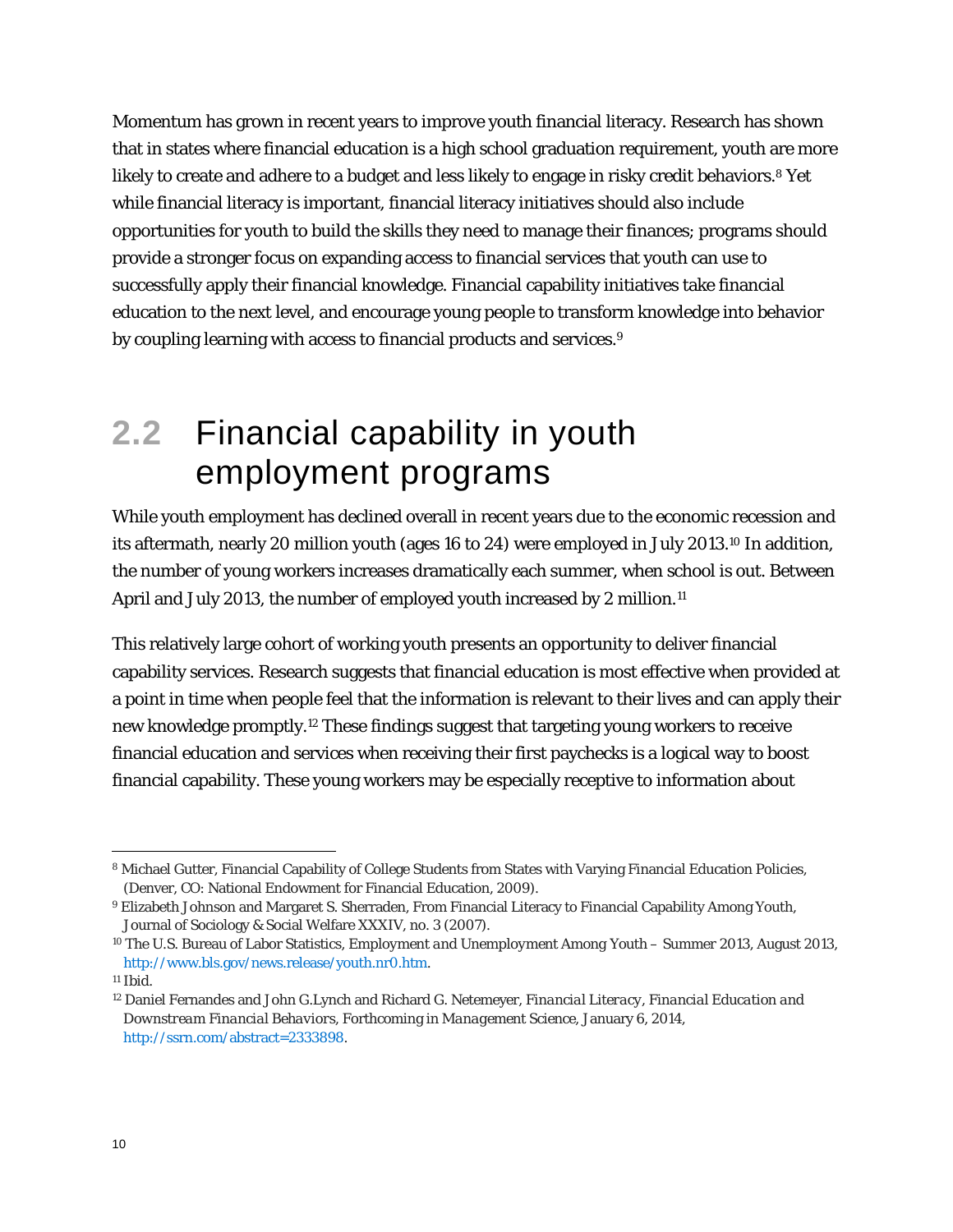financial management and more likely to take up opportunities to apply this knowledge – and build behaviors that may last a lifetime.

Below are some examples of ways youth employment programs can help their participants build financial capability:

- Young workers can identify savings goals and work with mentors or coaches to employ budgeting skills to work toward these goals. Savings goals can include emergency funds to weather a crisis; funds to invest in job tools, training, or higher education; or funds to use for more immediate things like the latest video game or mobile phone. Programs can also provide incentives to develop these savings habits.
- Young workers can learn about building or repairing credit and work with mentors or coaches to take actions that create a credit history (or repair it). Teaching young people how to manage credit and debt effectively can also prevent them from incurring large amounts of bad debt or misusing credit.
- Programs can provide youth with information about and access to a range of financial products and services available to them so that they can make informed decisions about which best meet their needs. This can range from directing them to free or low-cost direct deposit accounts to providing connections to free tax preparation assistance so they can avoid high-cost tax preparers.

In Section 3, we outline the main characteristics of the youth employment programs that participants presented at the roundtable. The appendix provides further information on federal interest in building financial capability for youth.

### **2.3** Implementation in communities large and small

### **2.3.1** Lessons from Bank On

The framework for the roundtable and the ongoing work to increase youth financial capability through employment programs is drawing important lessons from the Bank On movement. Bank On programs work with banks and credit unions in local communities to reduce barriers to banking and increase access to the financial mainstream. Bank On programs are typically led by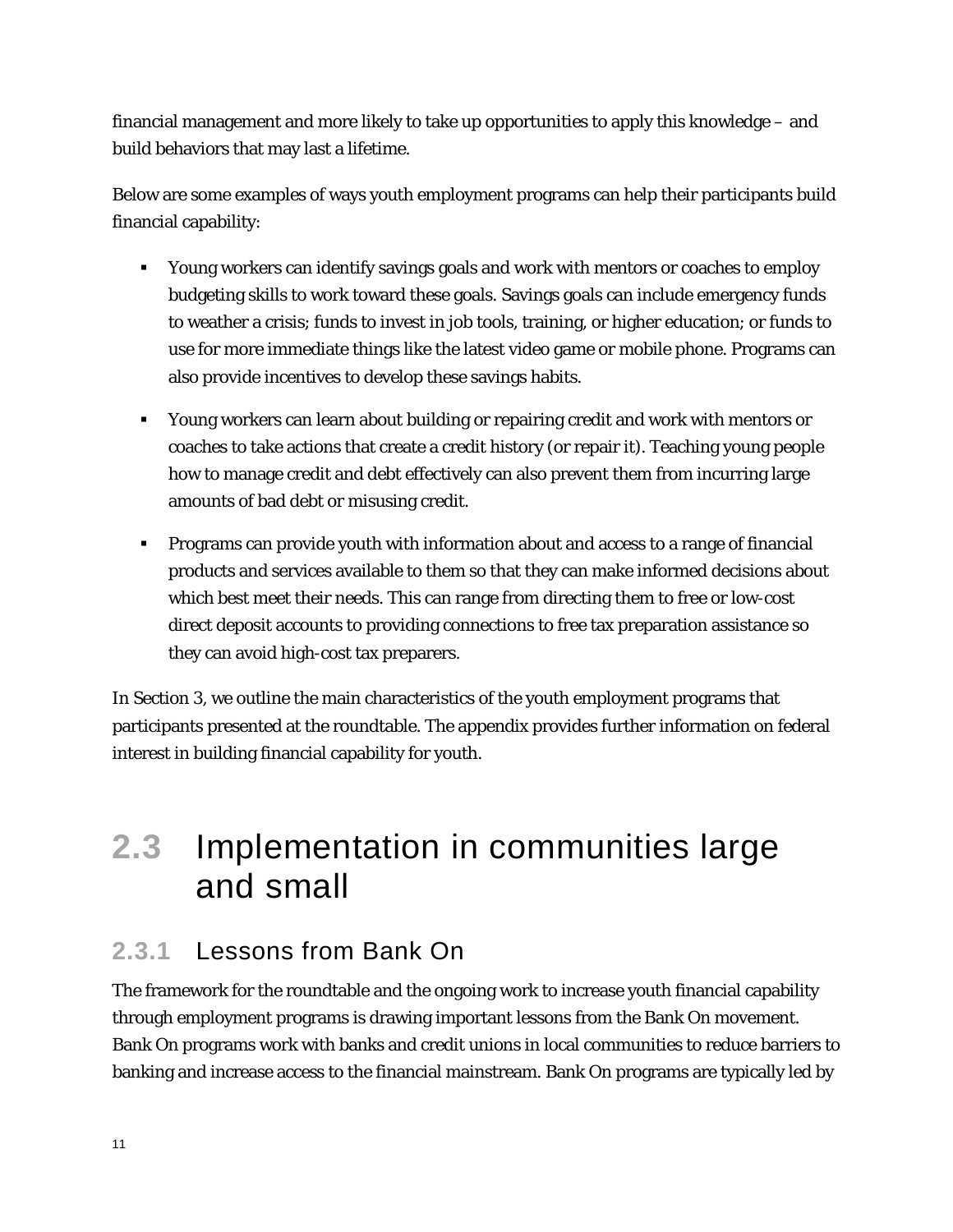local government or state public officials and are voluntary, public-private partnerships between local or state government, financial institutions, and community-based organizations that provide low-income, unbanked, and underbanked people with free or low-cost starter or "second chance" bank accounts and access to financial education.

Bank On provides a unique example of how innovative strategies can be tailored to meet the specific needs of, and be replicated in, communities of all sizes. Since the first Bank On program was launched in San Francisco in 2006, this model of financial access has been refined and replicated in large and small communities across the country. Regardless of the community size, the fundamental strategy to improve access to banking and transactional account services to traditionally unbanked and underbanked consumers has remained the same. Bank On provides a template for replicating employment-based youth financial capability programs in both rural and urban communities. In fact, by collaborating with existing Bank On partners, youth employment programs in communities as varied as Evansville, IN and Washington, DC have developed strategies to improve financial services for young workers.13

### **2.3.2** DollarWise: Mayors for Financial Literacy

The United States Conference of Mayors (USCM) launched the DollarWise initiative in 2004 to incorporate financial education into summer youth employment programs in cities across the nation. The initiative is aligned with FLEC's national financial education strategies and invites mayors and city staff to launch financial literacy initiatives in partnership with financial institutions, faith-based groups, nonprofits, and local businesses. USCM provides innovation grants, technical assistance, and access to five online financial literacy modules to participating cities. USCM encourages youth to complete the modules through a video contest and raffle, and they hope to incorporate a financial education component into every summer youth jobs program in the nation by 2015.14

<sup>&</sup>lt;u>.</u> 13 For more information about Bank On, see http://joinbankon.org.

<sup>14</sup> For more information about DollarWise, see: http://www.bedollarwise.org.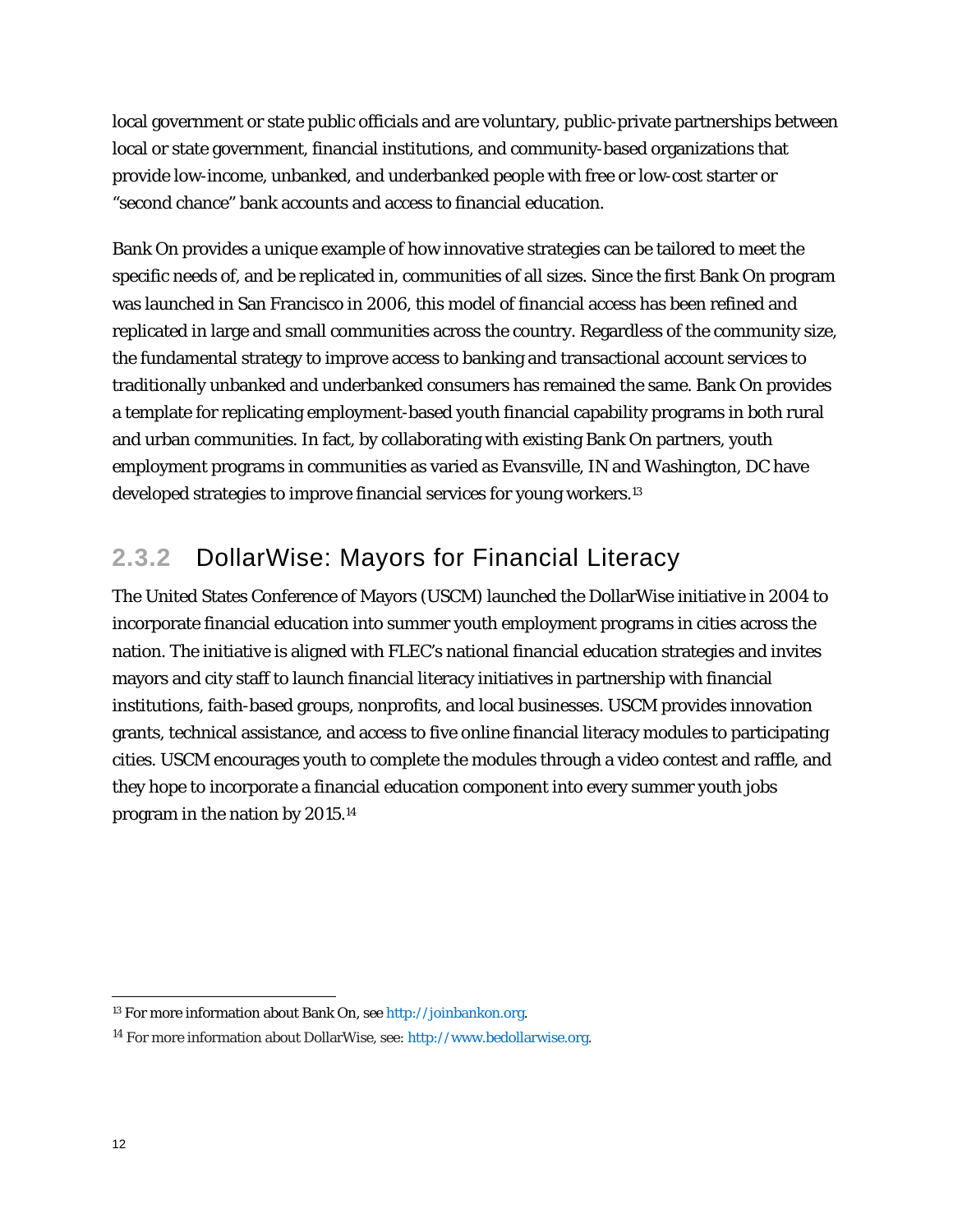# **3.** A selection of community efforts

In recent years, a growing number of municipalities, community-based organizations, and national organizations have begun to explore strategies for helping youth build financial capability as they participate in local youth employment programs. They pursued this work as they recognized that, in addition to job training, youth need financial knowledge, skills and access to succeed as adults. Specific strategies include financial education classes and online training, incentive programs to encourage youth to save, and access to safe and affordable financial products.

This section highlights the efforts of four communities where employment programs are helping youth gain not just job skills and experience, but also financial knowledge and skills. While each location approaches this work differently, all four are partnering with the private sector, financial institutions, and nonprofit organizations to provide financial education and safe financial products. In some cases, the local partners also receive support from federal agencies and national programs such as America Saves<sup>15</sup> and the U.S. Conference of Mayors.<sup>16</sup>

It is important to note that these four examples by no means represent the totality of efforts to build financial capability in the youth employment space. This brief highlights the work of these four communities because they represent a range of strategies for integration and offer a variety of financial products to young workers; they also bring a number of years of experience in

 $\overline{a}$ 

<sup>15</sup> America Saves is a campaign managed by the nonprofit Consumer Federation of America that seeks to motivate, encourage, and support low- to moderate-income households to save money, reduce debt, and build wealth. For more information, see: http://www.americasaves.org/.

<sup>&</sup>lt;sup>16</sup> The U.S. Conference of Mayors is the official non-partisan organization of cities with populations of 30,000 or more. There are 1,399 such cities in the country today. Each city is represented in the Conference by its chief elected official, the mayor. For more information, see: http://www.usmayors.org/.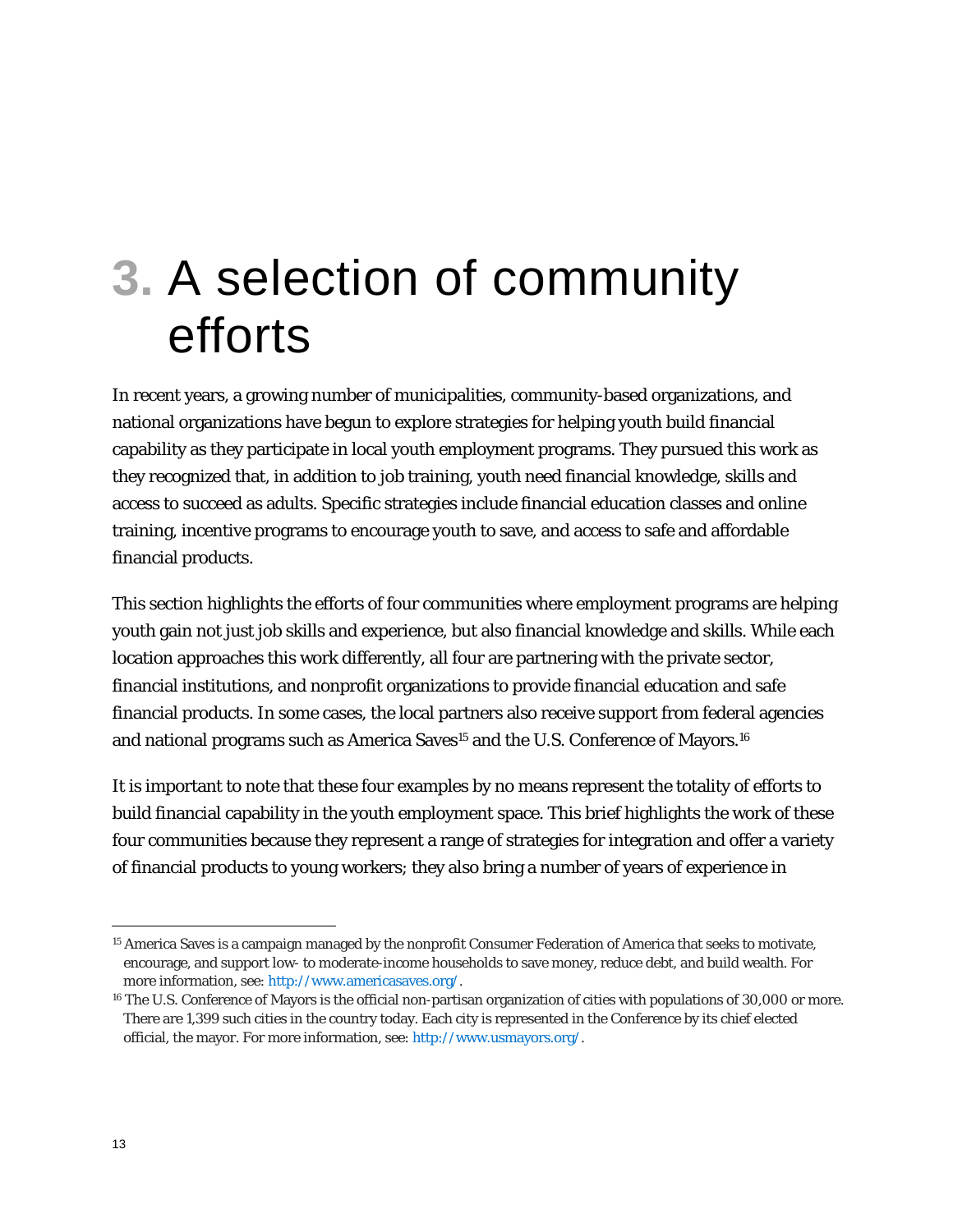embedding financial capability into youth employment services. While the four communities spotlighted here – Chicago, Philadelphia, Washington, D.C., and San Francisco – are all larger urban settings, similar promising work is also underway in many smaller and rural communities.

## **3.1** Chicago, IL

- **Lead agency:** The Economic Awareness Council (EAC), a nonprofit organization in Chicago that prepares students and families for economic and financial decisions.17 The EAC has partnered with local schools and youth services sites to provide financial education for more than a decade.
- **Project description:** In 2010, EAC and Young America Saves (a campaign to help young people make savings a habit by pledging to save as little as \$5 a month and by receiving special Saver Benefits as a reward for consistent saving) partnered to launch Young Illinois Saves.18 Through the Young Illinois Saves initiative, EAC is working with ten youth employment sites to provide financial education, enroll youth in direct deposit, and encourage young workers to make a goal-based savings pledge.
- **Key partners:** The City Treasurer of Chicago and the Chicago Department of Youth and Family Services have been supportive of this effort, along with local employers and the 50 agencies in the Young Illinois Saves coalition.
- **Financial institution partners:** The initiative partners with several financial institutions to enroll youth in direct deposit and to connect them with safe and affordable financial products. Participating financial instutions include ABC Bank,

 $\overline{a}$ <sup>17</sup> For more information about the Economic Awareness Council, see: http://www.illinoisassetbuilding.org/content/economic-awareness-council.

<sup>&</sup>lt;sup>18</sup> Young Illinois Saves is a statewide initiative supported by Young America Saves and local partners working to help young people develop savings habits. Young America Saves is seeking to expand the number of municipalities who participate in its saving pledge, and is currently partnering with youth employment programs in Cleveland and Indianapolis to encourage program participants to make a goal-based savings commitment and sign up for direct deposit. For more information about Young America Saves, see: http://americasaves.org/for-savers/youngamerica-saves.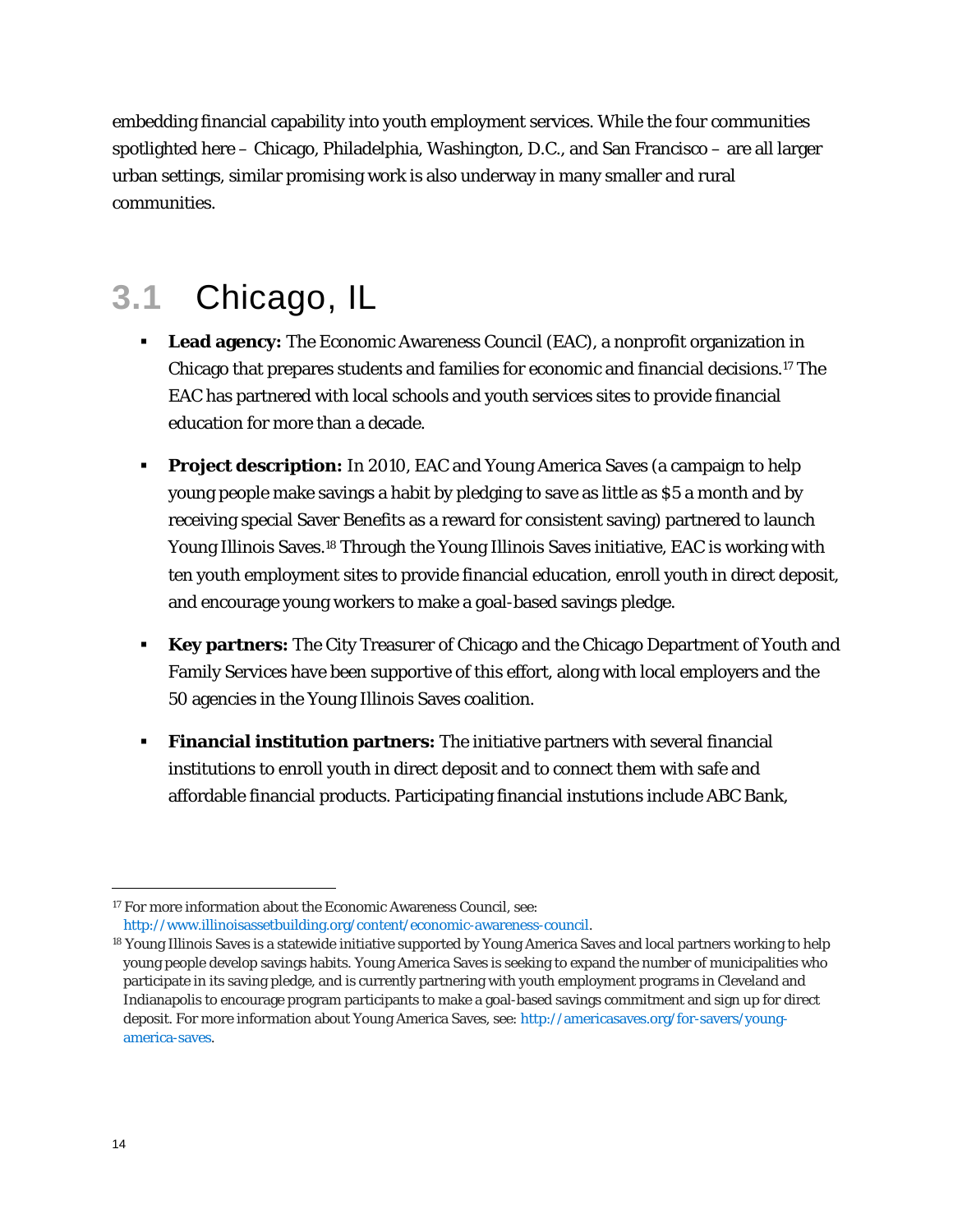Citibank, Community Plus Federal Credit Union, Guaranty Bank, MB Financial, TCF Bank, and Marquette Bank.

 **Key outcomes:** In 2013, 308 youth (74 percent of program participants) opened new bank accounts or signed up for direct deposit. Two hundred and fifty-five youth (62 percent) took a savings pledge and pledged to save an average of \$54 per month. Of those who took the pledge, 78 percent pledged to save for education, 8 percent for a vehicle, and 5 percent to put aside money for emergencies.19 In previous years, youth employees reported that they saved between \$94 and \$442 over the summer.

## **3.2** Philadelphia, PA

- **Lead agency:** The Philadelphia Youth Network (PYN) is a nonprofit intermediary organization that prepares young people for both educational and economic success. PYN serves as the managing partner of WorkReady Philadelphia, a nationally-recognized youth workforce development system.
- **Project description:** PYN provides payroll cards with linked savings accounts and financial education to youth in the WorkReady program in Philadelphia. PYN manages WorkReady, which is the City of Philadelphia's youth workforce development system. This city-wide initiative is a cross-sector partnership that combines public and private funding to improve the economic outcomes of youth through six- to eight-week paid work experiences. PYN sub-contracts with more than 50 programs that provide work experiences and job training programs to youth workers. PYN coordinates the payroll for these youth through a payroll card that provides a young person a noncustodial bank account. WorkReady experiences include the opportunity to participate in financial education.
- **Key partners:** City of Philadelphia, Council for College and Career Success, Greater Philadelphia Chamber of Commerce, investors, more than 1,000 youth worksites, 50

<u>.</u>

<sup>&</sup>lt;sup>19</sup> These represent the top three savings goals. Nine percent of youth saved for something other than education, a vehicle, or emergencies.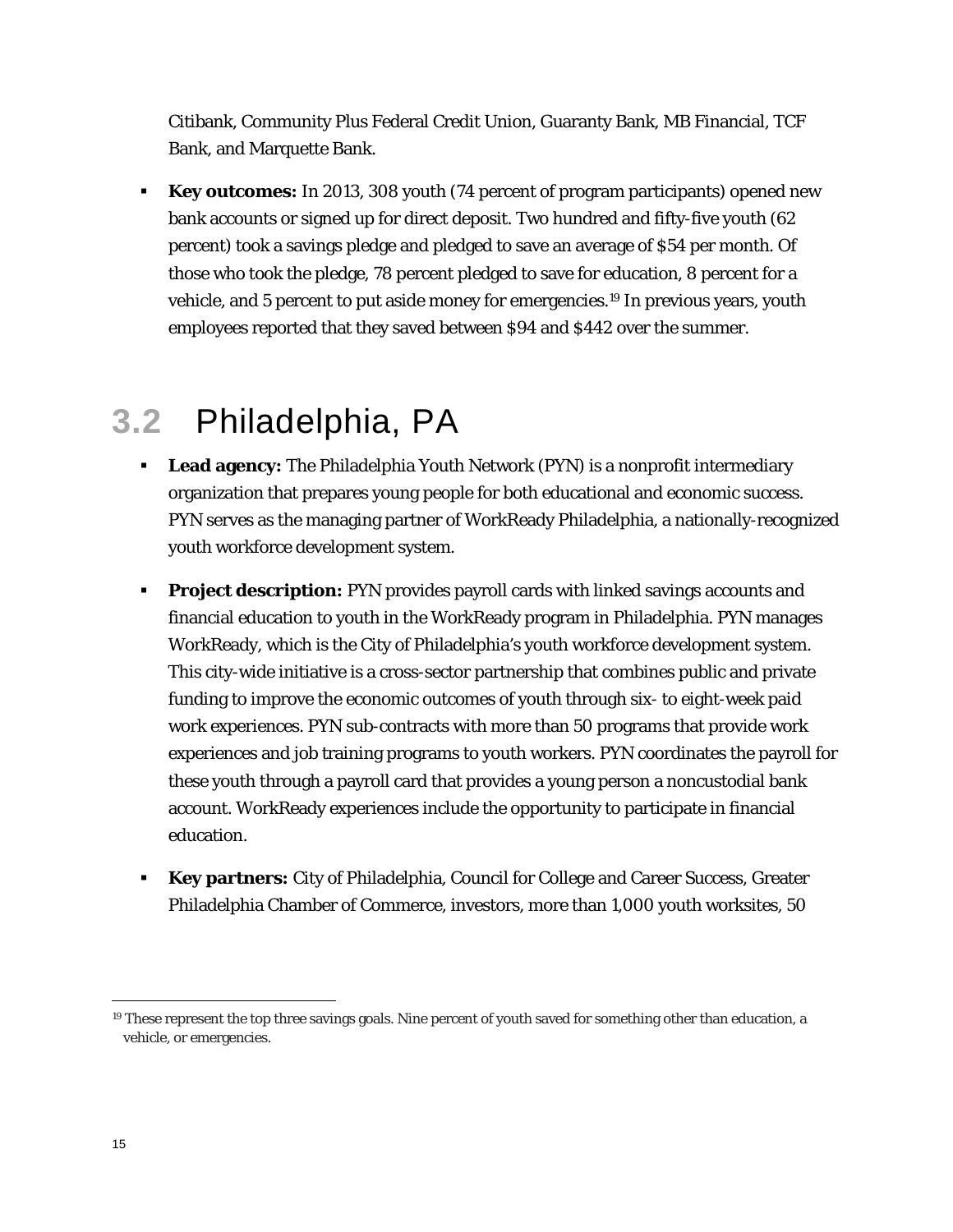nonprofit organizations that run financial education programs, and the Pennsylvania Institute of Certified Public Accountants.

- **Financial institution partners:** FSV Payments Systems is PYN's Paycard provider. FSV creates the accounts and provides customer support for the paycards and accounts that are created for PYN youth. PYN partners with Citizens Bank to provide PYN youth with surcharge-free access to the Citizens Bank ATM network. Also, PNC Bank partners with Wawa stores to provide access to financial services at PNC ATMs with no fees for PYN cardholders.
- **Key outcomes:** In 2013, WorkReady programs served 7,667 youth in the summer, with a total of 9,813 served throughout the year. From July to September 2013, 4,807 youth received a payroll debit card from PYN. Of these youth, 506 opted to have a portion of their earnings automatically deposited into a savings account. The associated banking website which contains budgeting and financial literacy information, recorded 11,212 hits during this time period.

## **3.3** Washington, D.C.

- **Lead agency:** The D.C. Department of Employment Services (DC DOES) and Bank on DC<sup>20</sup>, which is run by the D.C. Department of Insurance, Securities, and Banking.
- **Project description:** DC DOES and Bank on DC partner to offer financial education and access to a checking and savings account to participants in the Summer Youth Employment Program (SYEP). The Washington, D.C. SYEP is a six-week employment program run by DC DOES. In 2013, nearly 500 employers provided jobs for almost 15,000 youth ages 14 to 21 enrolled in SYEP.
- **Key partners:** Bank on DC leverages its network of partners to provide financial education and access to bank accounts to youth employees. Partners include financial education providers such as Junior Achievement, Operation Hope, and Capital Area

<u>.</u>

<sup>&</sup>lt;sup>20</sup> Bank on DC is a collaborative effort between district government, financial institutions, and nonprofits to provide access to financial services and products to unbanked and underbanked households in the DC Metro Area. For more information, see: http://www.bankondc.org/.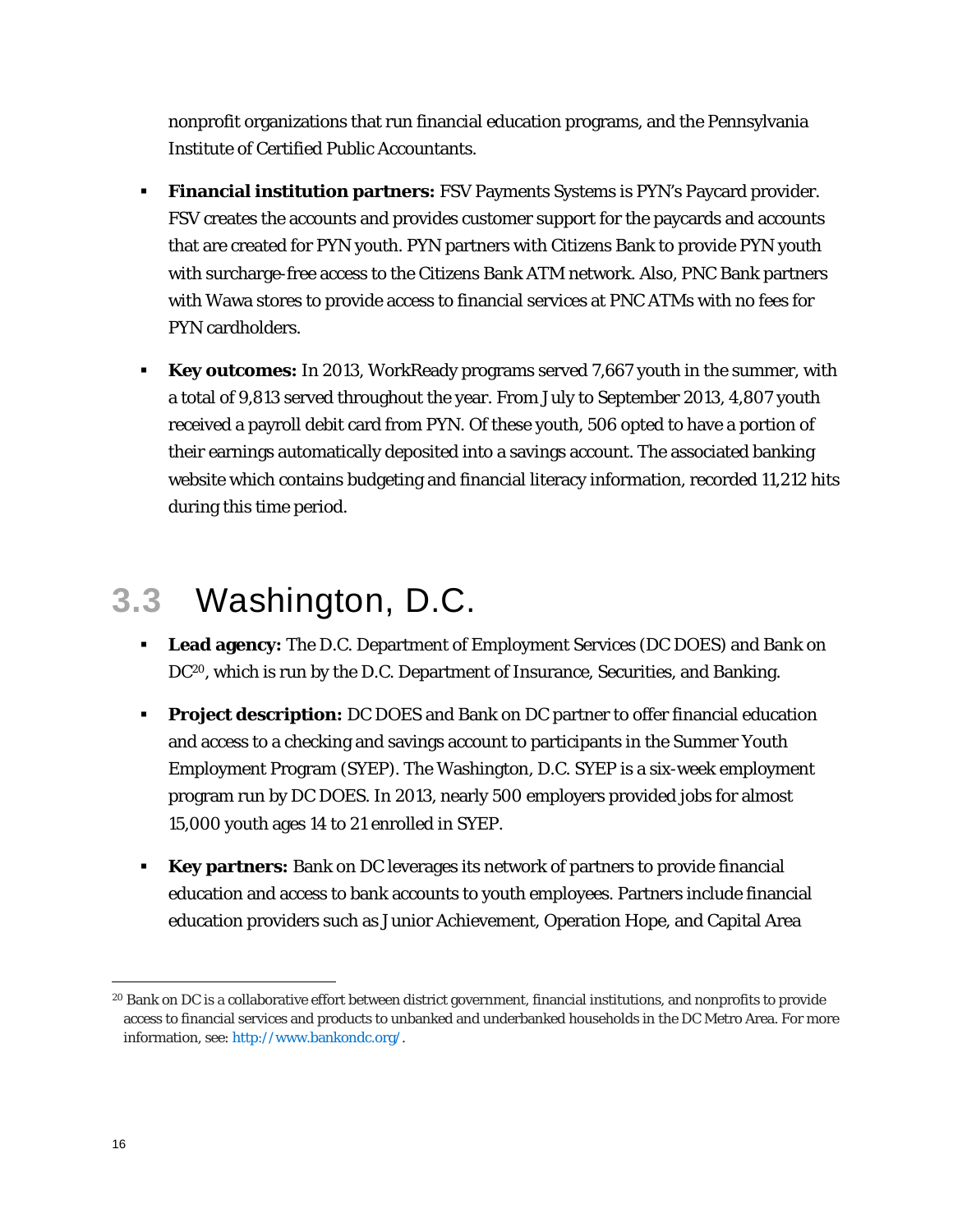Asset Builders; technology partners such as EverFi and HelloWallet; and the Financial Literacy Education Advisors, summer youth employers, local bank partners, and the Executive Office of the Mayor.

- **Financial institution partners:** SYEP offers direct deposit and partners with Citibank, HEW Federal Credit Union, and the District Government Employees Federal Credit Union to get young workers banked.
- **Key outcomes:** In 2013, nearly 49 percent of eligible youth (more than 5,200) opened accounts through the program. SYEP also provides instructor-led and web-based financial education; more than 3,600 youth participated in these workshops in 2013. Participants completed pre- and post-tests and increased their scores by 19 percent.

## **3.4** San Francisco, CA

- **Lead agency:** MyPath, formerly known as Mission SF Community Financial Center, is a nonprofit organization that works to position low-income youth and young adults to take control of their financial lives and achieve economic mobility.
- **Project description:** The MyPath: Savings program provides peer-to-peer financial education, a savings account tied to an ATM card, enrollment in direct deposit, and incentives to set and meet personal financial goals to youth. Participants are drawn from the workforce development programs throughout the city, including the Mayor's Youth Employment and Education Program (MYEEP).
- **Key partners:** MyPath partners with the City of San Francisco's Department of Children, Youth and Their Families and its Office of Financial Empowerment, as well as numerous local youth employment providers. MyPath receives evaluation support from the Federal Reserve Bank of San Francisco, Washington University in St. Louis Center for Social Development, and Eastern Washington University. MyPath also receives extensive funding support from local and national foundations and banks.
- **Financial institution partner:** Self-Help Federal Credit Union
- **Key outcomes:** The evaluators found that the 197 program participants saved an average of \$1,210 in their accounts. Specifically, 39 percent of participants reported that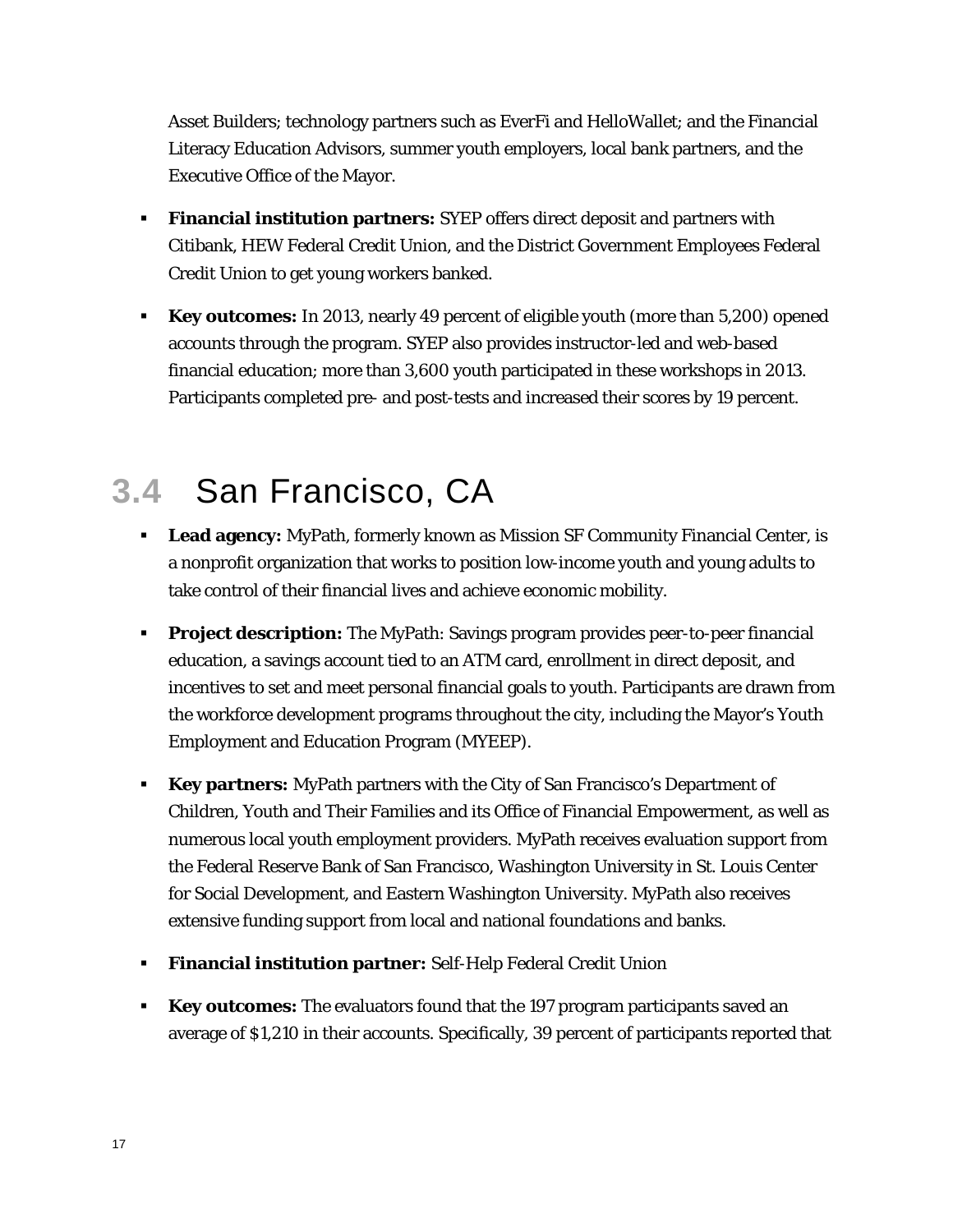they saved most of their income each month, 39 percent reported that they saved half of their income, and 21 percent reported that they saved little of their income.<sup>21</sup>

 $\overline{a}$ 

<sup>&</sup>lt;sup>21</sup> For more information about the MyPath: Savings Program, see: http://www.frbsf.org/communitydevelopment/files/wp2013-03.pdf.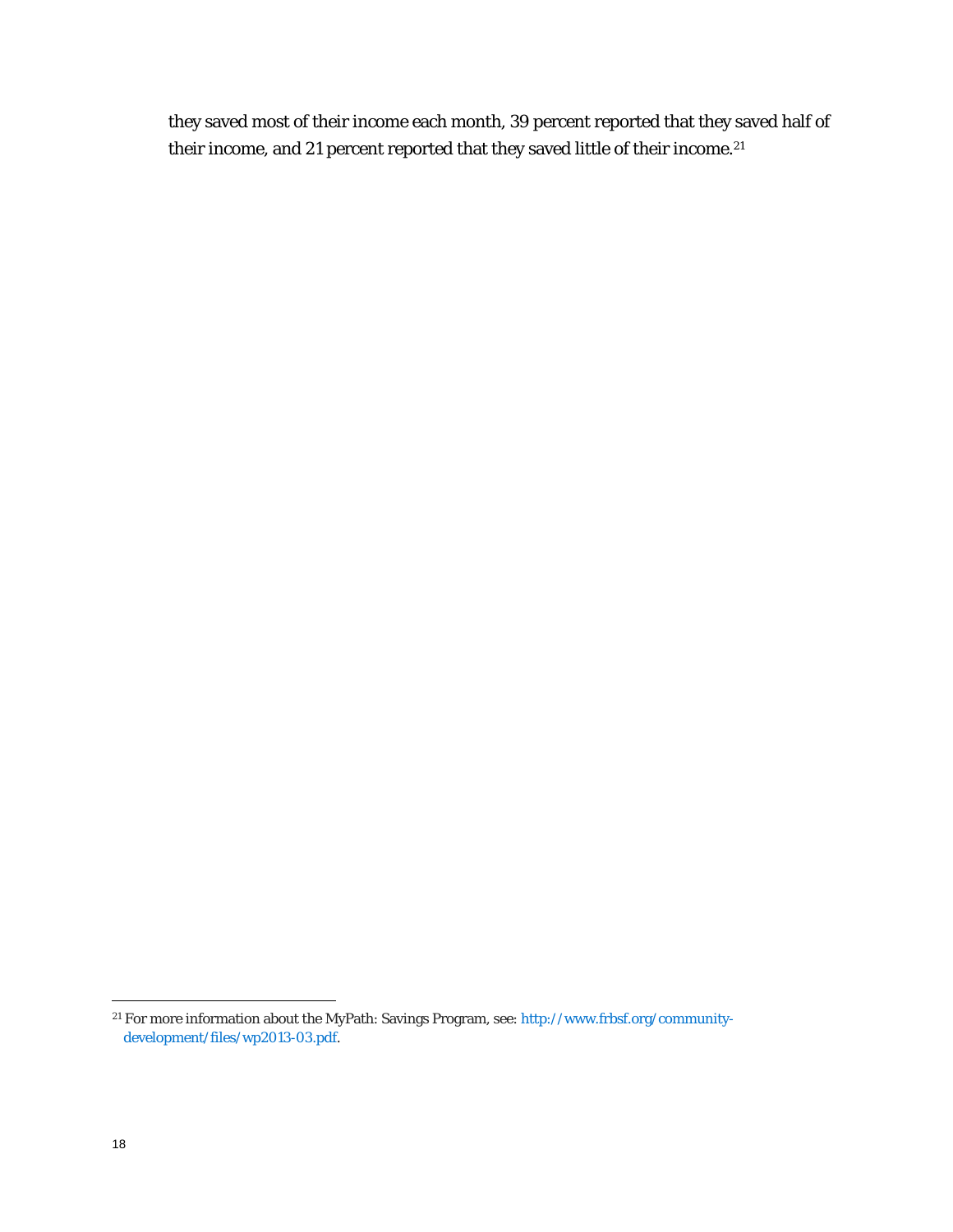# **4.** Lessons shared by roundtable participants

This section highlights both the lessons shared at the November 6, 2013 roundtable, and reflections that participants had on implementing similar initiatives in other communities.<sup>22</sup> The characteristics of these successful programs include strong partnerships among nonprofit, government and private sectors; identifiable strategies that build financial knowledge, skills, access, and savings; and thoughtful approaches to engaging youth in both the short and long term. The following four sections describe each of these characteristics, provide specific examples from current practice, and present considerations for organizations seeking to implement similar programs.

## **4.1** Partnerships

Each of the lead agencies formed strong partnerships with local, regional, and national organizations. Partners played a variety of roles in each community, from organizing youth employment programs and directly hiring young workers to developing financial education curricula and financial products. Above all, leaders in the four communities found that the key to creating successful partnerships is to identify overlapping priorities and/or goals for the lead and partner agencies, and to align the role of each partner with the resources (time, money, etc.) that they can dedicate to the effort.

<u>.</u>

<sup>&</sup>lt;sup>22</sup> The information in this section is based on an initial review of the field and is not intended as an exhaustive field assessment or implementation guide.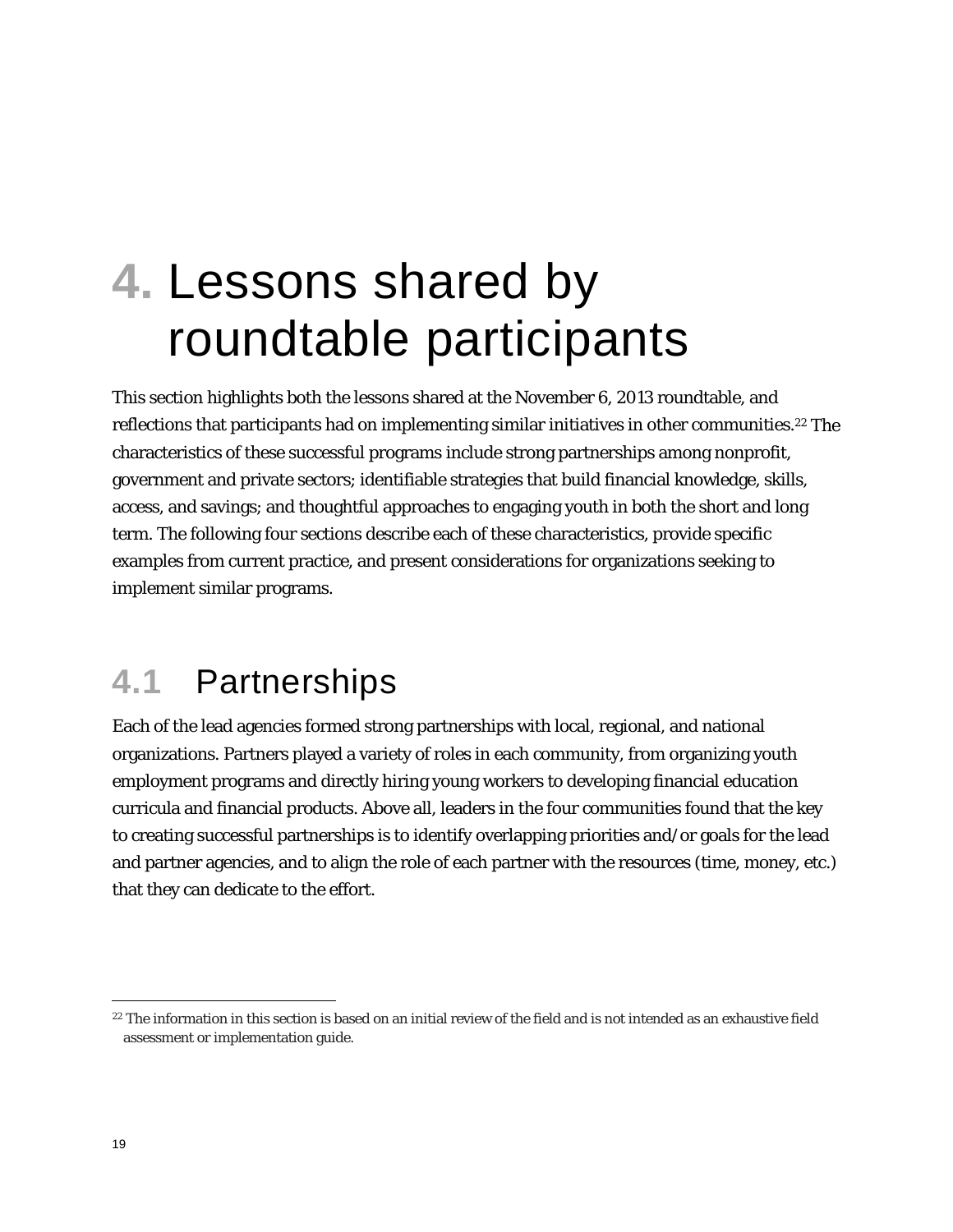### **4.1.1** Examples from current practice

| <b>Local government agencies</b> |                                                                                                                                                                                                                                             |  |  |  |
|----------------------------------|---------------------------------------------------------------------------------------------------------------------------------------------------------------------------------------------------------------------------------------------|--|--|--|
| City of Chicago                  | The Department of Children and Youth Services and City Treasurer<br>support EAC's efforts in Chicago to build financial capability in the city's<br>youth employment programs.                                                              |  |  |  |
| City of San Francisco            | The San Francisco Department of Children, Youth and Their Families was<br>an early funder of the MyPath: Savings program and, along with the Office<br>of Financial Empowerment, has encouraged youth workforce programs to<br>participate. |  |  |  |

| <b>Local employers</b>     |                                                                                                                                                                                                                                                |
|----------------------------|------------------------------------------------------------------------------------------------------------------------------------------------------------------------------------------------------------------------------------------------|
| Chicago youth<br>employers | Employers in Chicago discovered that young workers were losing portions<br>of their paychecks to check cashers each month, so they established<br>methods that allow youth to directly deposit their paychecks into a low-fee<br>bank account. |
| D.C. youth employers       | Employers host financial education on site or through virtual platforms.<br>Program partners in Chicago and Washington, D.C. also incorporate<br>financial information and services into employee orientation activities.                      |

| <b>Financial service providers</b>          |                                                                                                                                                                                                                                                                                                                                        |  |  |
|---------------------------------------------|----------------------------------------------------------------------------------------------------------------------------------------------------------------------------------------------------------------------------------------------------------------------------------------------------------------------------------------|--|--|
| D.C. financial<br>institutions              | In the DC SYEP, two financial institutions provide financial services to<br>youth through payroll. Citibank provides a paycard, and two local credit<br>unions - District Government Employees Federal Credit Union (DGEFCU)<br>and HEW Federal Credit Union (HEWFCU) – offer free checking and<br>savings accounts tailored to youth. |  |  |
| Philadelphia financial<br>service providers | In Philadelphia, PYN partners with FSV Payment Systems to deposit<br>youth earnings onto a payroll card with youth-friendly features. PYN and<br>FSV partner with Citizens Bank, which provides a no-fee ATM network to<br>FSV card holders.                                                                                           |  |  |
| San Francisco credit<br>union               | In San Francisco, MyPath is co-located with Self-Help Federal Credit<br>Union, which has been a key partner in developing financial products<br>tailored to the youth and young adults MyPath serves.                                                                                                                                  |  |  |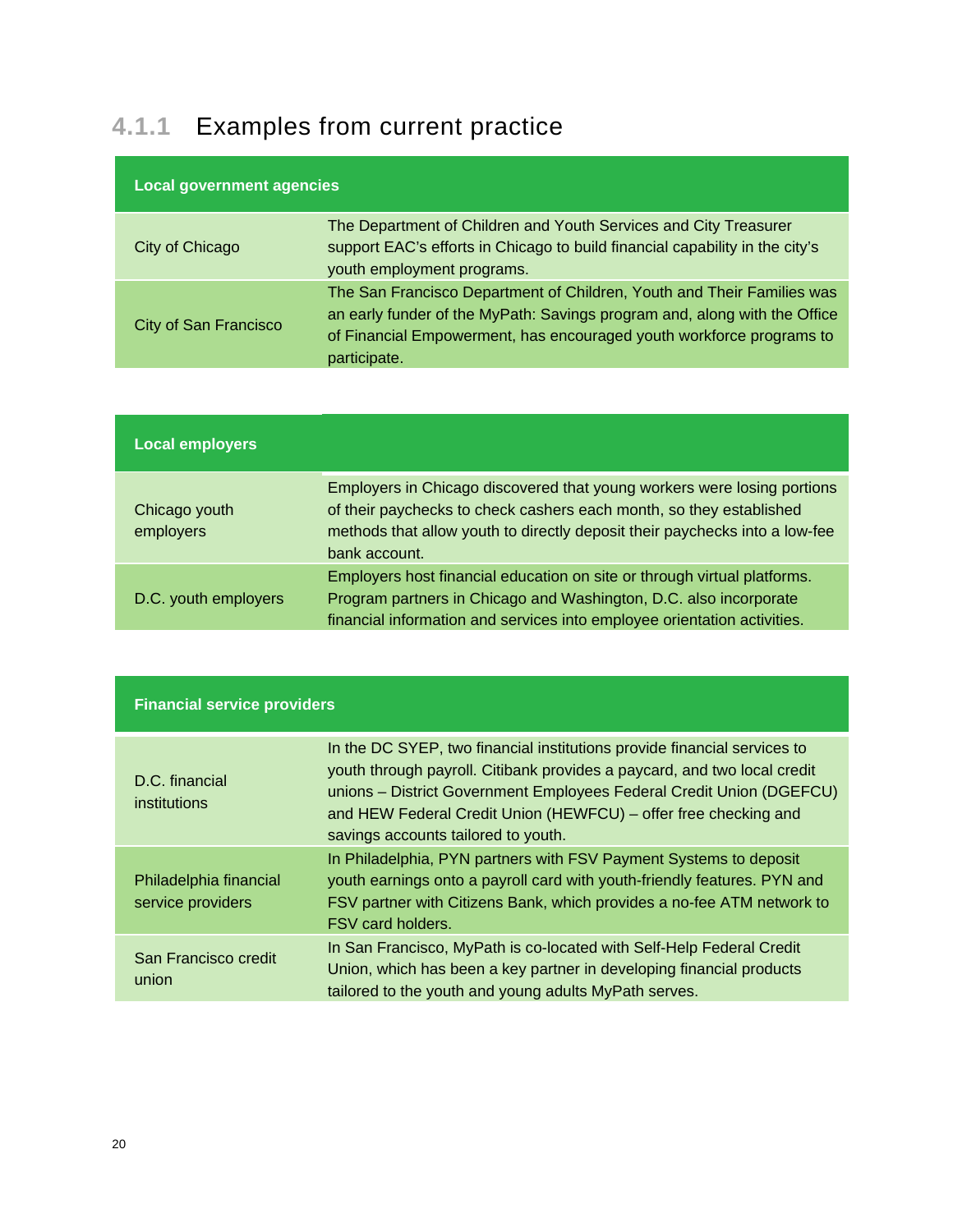#### **Other partners**

| Philanthropic<br>organizations             | The MyPath: Savings program in San Francisco is supported through a<br>number of local and national foundations and banks, who have played a<br>critical role in supporting the youth financial capability initiative.                                                                                                                                                                                                                                                             |
|--------------------------------------------|------------------------------------------------------------------------------------------------------------------------------------------------------------------------------------------------------------------------------------------------------------------------------------------------------------------------------------------------------------------------------------------------------------------------------------------------------------------------------------|
| Local professional<br>volunteers           | In Philadelphia, PYN partnered with the Pennsylvania Institute of Certified<br>Public Accountants to develop financial education materials.                                                                                                                                                                                                                                                                                                                                        |
| <b>Technology companies</b>                | Bank on DC partners with EverFi, an education technology company, to<br>offer a web-based financial education platform. They also partner with<br>HelloWallet, a money management tool that helps employees make the<br>most of their paychecks. MyPath is partnering with Second Nature<br>Learning to develop an interactive online curriculum for the MyPath:<br>Savings program.                                                                                               |
| Workforce development<br>programs          | MyPath collaborates with workforce organizations in San Francisco,<br>including the Mayor's Youth Employment and Education Program<br>(MYEEP), which is a collaboration of nonprofit organizations whose<br>mission is to help youth access employment by providing job readiness<br>training, work experience, academic support, and personal development.<br>The workforce development programs help MyPath with on-the-ground<br>implementation of the MyPath: Savings program. |
| Academic institutions                      | The Washington University in St. Louis Center for Social Development<br>and Eastern Washington University help evaluate the MyPath: Savings<br>program in San Francisco.                                                                                                                                                                                                                                                                                                           |
| Mentoring and youth<br>development program | In San Francisco, MyPath partners with Year Up, an organization that<br>provides a one-year, intensive training program for low-income young<br>adults, ages 18-24, to integrate a credit-building-focused initiative called<br>MyPath: Credit.                                                                                                                                                                                                                                    |

### **4.1.2** Implications for practice

**Partnerships can fill important gaps in service delivery.** Youth employment programs face challenges with limited and uncertain federal, state, or local support. Municipalities and other entities implementing these programs work hard to ensure that programs stay funded, have enough jobs to meet youth demand, and offer youth access to the additional support services they need. These challenges can make it difficult to incorporate additional services that build youth financial capability, even where there are dedicated local resources. Youth employment providers that want to offer such services may find it necessary to build a network of external partners who can support specific components of the program, such as financial education.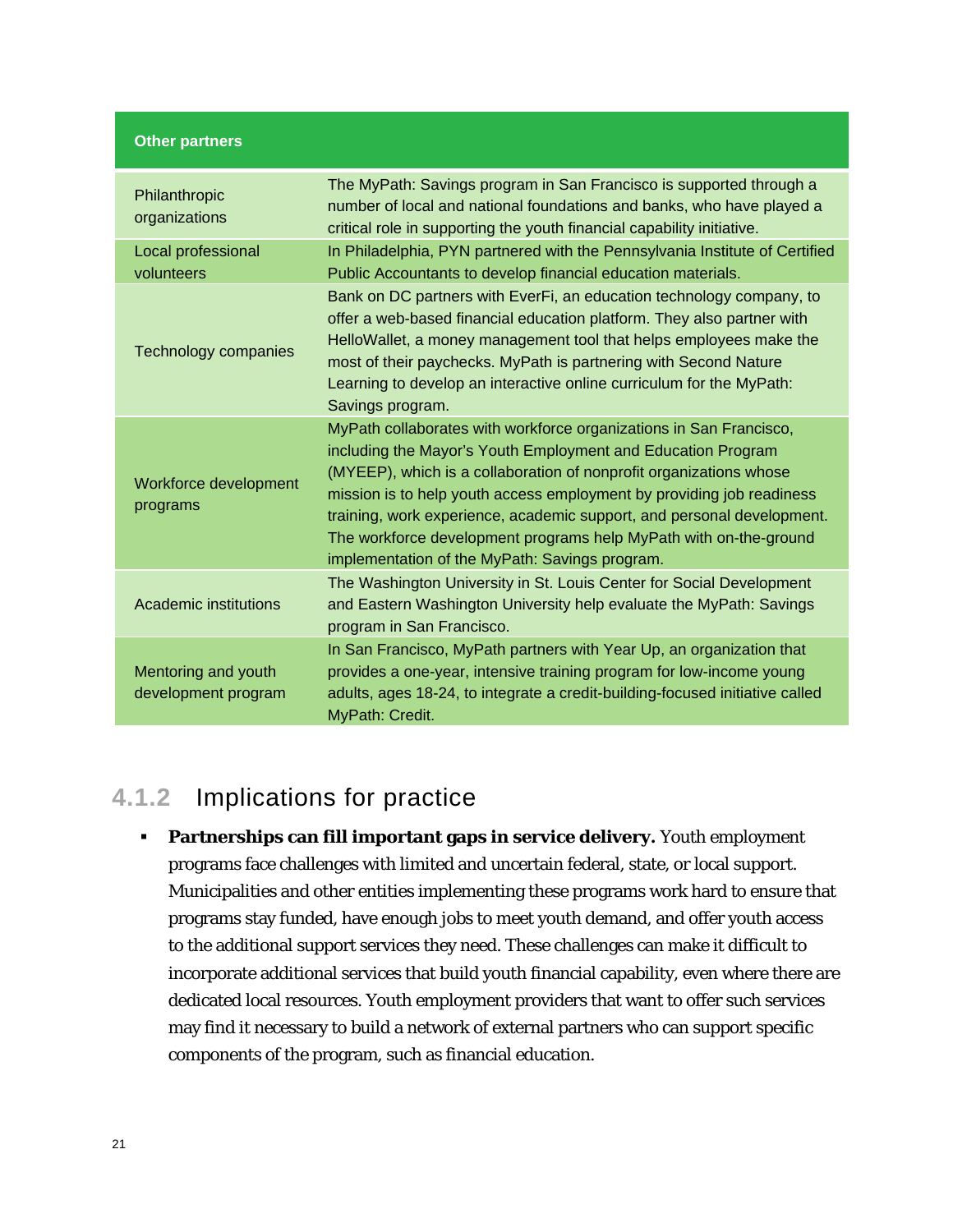**Prospective financial institution partners may be attracted by the potential to expand their customer base among young workers.** Building a younger customer base will require banks and credit unions to consider the specific needs of youth and tailor their products, including savings accounts, credit-building products, and payroll cards accordingly. Banks and credit unions are sometimes reluctant to work with youth employment programs due to the costs of opening accounts for youth who may close them at the end of their short-term employment. However, financial institutions may be able to outweigh these costs if they are able to convert short-term workers into long-term customers, or sign up large numbers of youth for debit cards that generate transaction fees paid by the point-of-sale vendor.

### **4.2** Financial education

Financial education providers are continually searching for new strategies to make financial education relevant and engaging for youth. In some youth employment programs, financial education is provided via structured in-person group classes, while elsewhere, participants use self-paced online courses and complete them independently. Of the classes that are taught in person, some are youth-led while others are taught by volunteers.

Youth employment programs around the country are partnering with local asset-building coalitions, nonprofits, financial institutions, and Bank On networks to extend opportunities for financial education to young workers.

### **4.2.1** Examples from current practice

In **Washington, D.C.**, community-based organizations, banks and youth deliver on-site financial education. Bank on DC selects youth instructors from the pool of SYEP participants, and they undergo a 100-hour training program to be Young Money Managers. After the Young Money Managers complete their intensive training, they travel to summer youth employment sites to deliver financial education classes to their peers. Washington, D.C. also uses an online platform developed by EverFi that is self-paced and accessible to the youth even after they complete the class and their summer employment. Employers can choose which type of financial education they want to provide at their site.

In the **Philadelphia** WorkReady program, PYN offers an online tutorial about how to use the payroll card, but each program partner has flexibility in how they deliver financial education to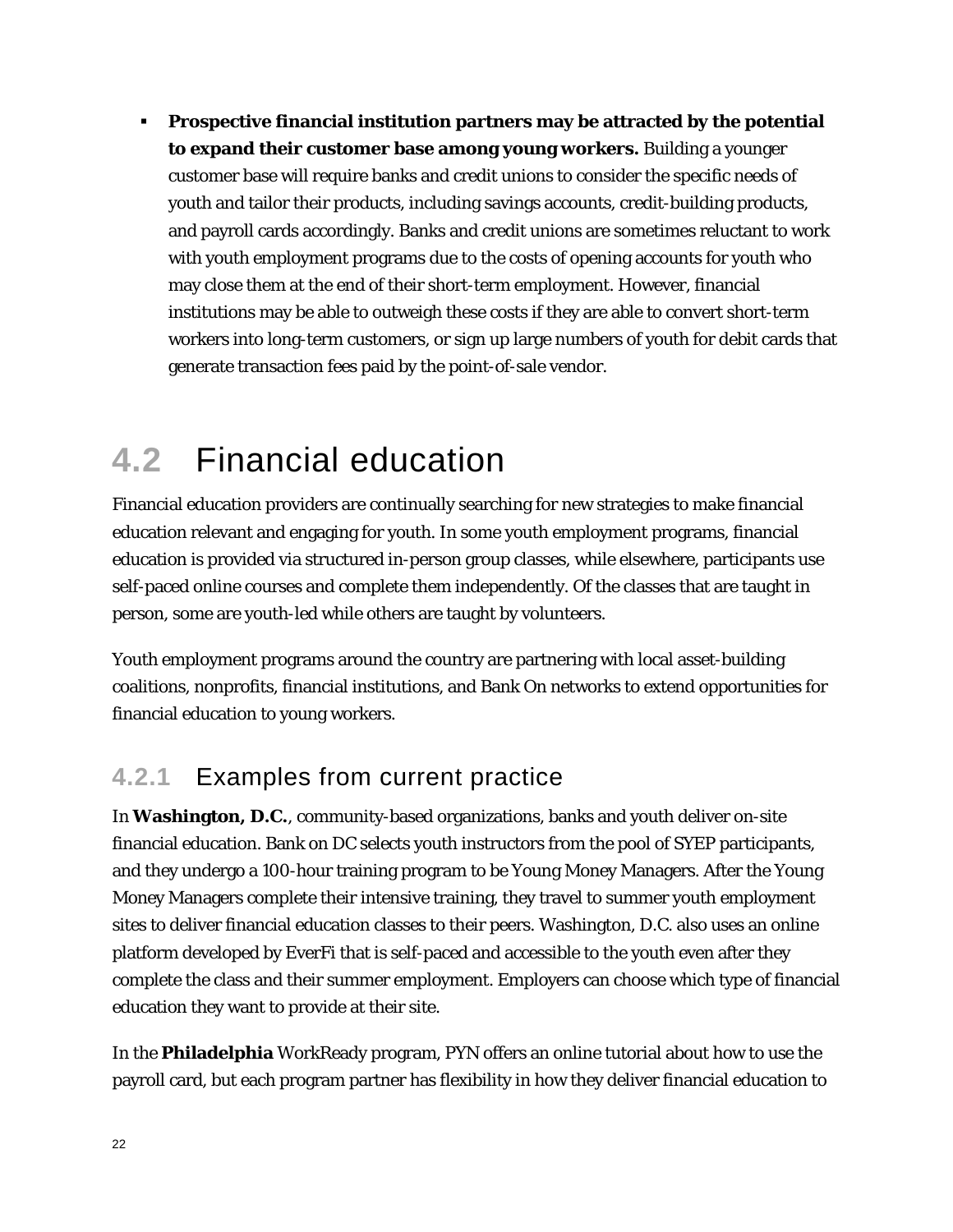youth participants during their youth development activities. One example is a module PYN created in partnership with the Pennsylvania Institute of Certified Public Accountants and tailored to meet youth program needs.

In **San Francisco,** MyPath and its youth leaders worked with Second Nature Learning (which is a technology company that develops apps to help children and youth build good personal finance habits) to develop the web-based interactive curriculum, MyPath Online. To complement these activities, MyPath employs a train-the-trainer model. Staff and youth leaders at employment sites complete a six-hour training to lead in-person reflection sessions about MyPath Online activities. In this way, MyPath has retained the impact of in-person, peer-led interaction while harnessing the power of technology to achieve scale.

Program partners in **Chicago** provide a range of financial education programs that varies according to the amount of time and resources financial education providers and employers have available. Pre- and post-tests assess changes in knowledge and behavior as a result of financial education. At a minimum, EAC provides an orientation about banking to youth participants. Youth can earn badges as they complete this three-part series of videos. The videos are comprised primarily of youth stories and explain why banking is important, how to select a high-quality bank account, and how to set up direct deposit.

### **4.2.2** Implications for practice

- **Financial messages should be tailored so that they are relevant at the time someone is facing a particular life choice or decision.** Youth workers cover a wide range of age groups and life stages, with a similarly wide range of perspectives and priorities. Customizing financial education may mean including financial aid information for youth who are in later high school years, or sharing information about building up credit for those in their early twenties.
- **"Meeting youth where they are" in both the content and delivery of information – may increase the likelihood that they will absorb that information.** It is no secret that youth are avid users of social media and adept at using technology. Social media, online education, mobile apps – all are powerful avenues to deliver financial capability tools and information. Program partners can offer online or phone-based financial education modules that allow youth to learn at their own pace and on their own terms.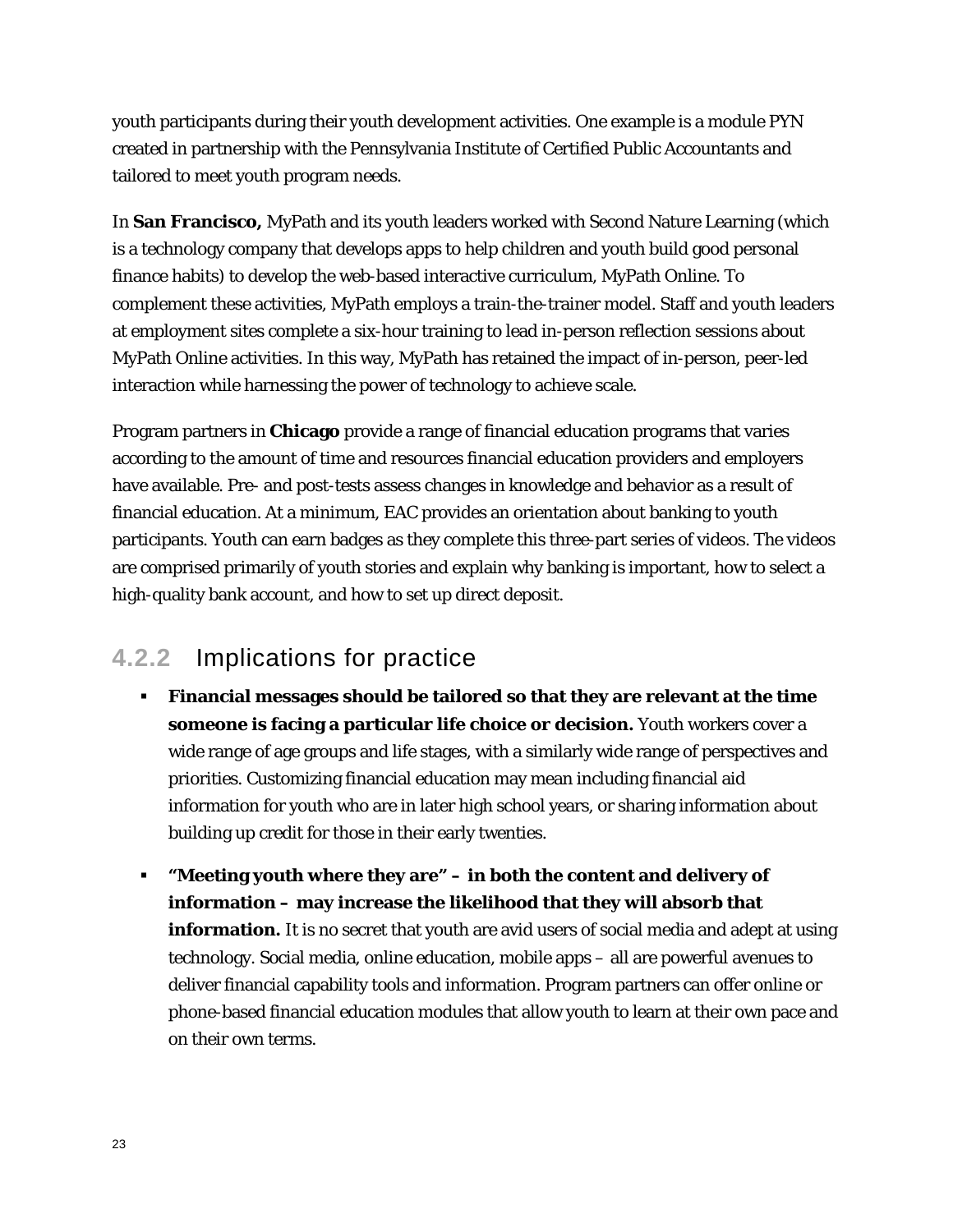**Financial education is more likely to be relevant, accessible, and applicable to youth if they help develop and design it.** Youth can provide valuable feedback during content development, and often enjoy hearing from their peers who are facing many of the same financial decisions and barriers.

## **4.3** Financial products

All of the communities highlighted here seek to leverage the "teachable moment" of employment to provide safe and affordable financial products for youth to use, with goals of helping youth avoid high fees, encouraging savings, and connecting young people to mainstream financial services for the long term. These employers used financial products such as payroll cards, a debit card that can be linked to a savings account, low-fee checking and savings accounts, and a savings account with incentives for youth who set and reach personal savings goals.

### **4.3.1** Examples from current practice

**DC** DOES works with Citibank to provide all youth direct deposit onto a prepaid card. Drawbacks to the prepaid card were that youth were charged fees, and prepaid cards generally are not the best instruments to use to encourage youth to build positive long-term savings habits. DC DOES also partnered with two credit unions to provide checking and savings accounts into which youth automatically deposited their earnings without fees. Partners in Washington, D.C. also recognized that providing a narrow window of opportunity to enroll in direct deposit reduces the number of youth who sign up for it, so they plan to offer multiple enrollment opportunities in the future.

In **San Francisco**, MyPath works with Self-Help Federal Credit Union to provide youth with two savings accounts: a restricted savings account to encourage participants to meet a savings goal, and a regular savings account tied to an ATM card. Both of these accounts have limited fees, do not require parent signatures, and cannot be overdrawn. The MyPath: Savings program supports participants to set personal financial goals and includes incentives to meet them; since 2011, participants have saved more than \$500,000.

Every participant in **Philadelphia**'s WorkReady program is paid through direct deposit onto a payroll card that functions like a Visa debit card and is provided by FSV Payment Systems. Youth can link the card to an existing bank account or open a new savings account to link to the card. These cards offer additional protections for youth, since they do not allow overdrafts. To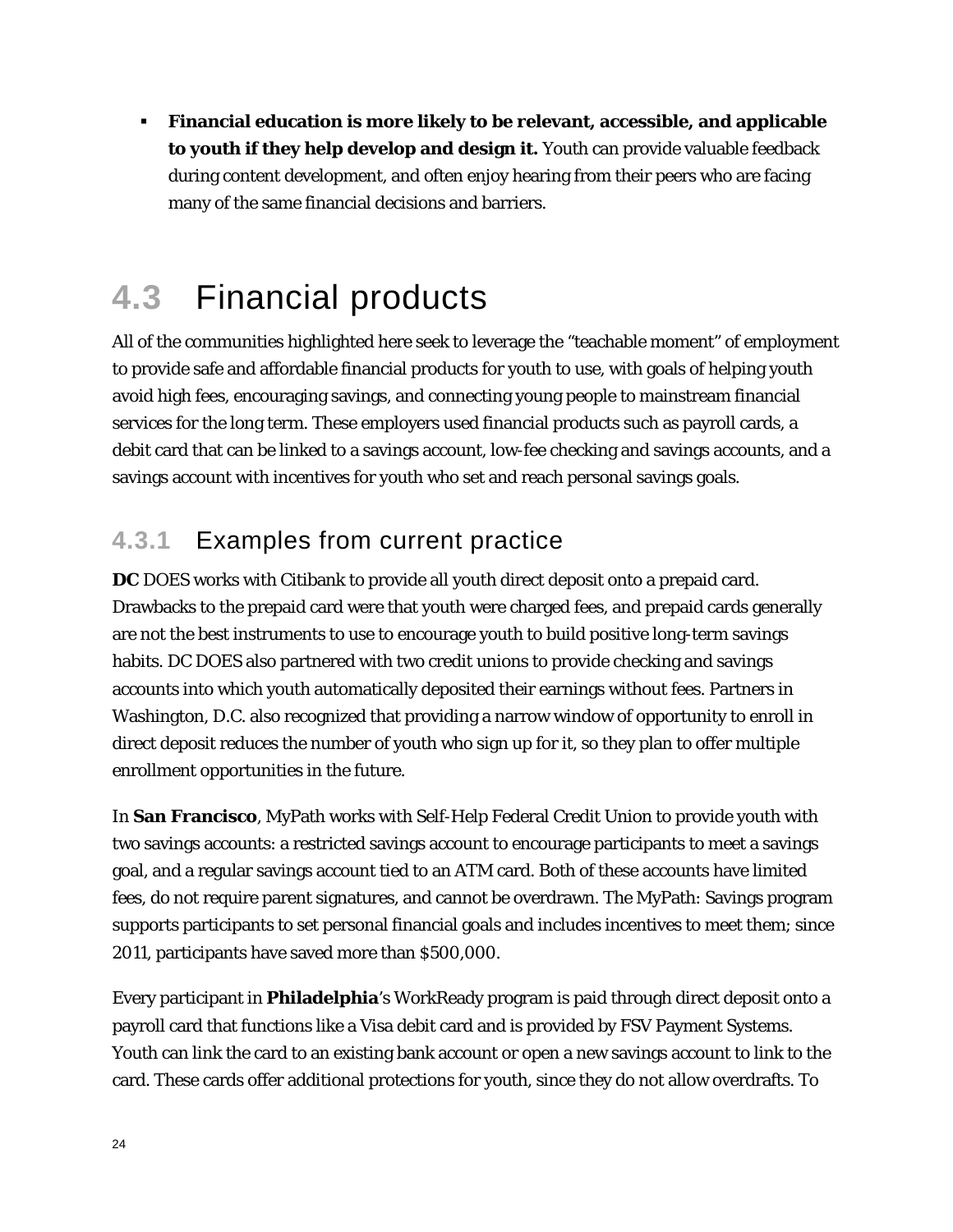promote efficiency, PYN collects information needed to open the payroll card during the application process and automatically sends this information to FSV so that they can open thousands of accounts at a time.

### **4.3.2** Implications for practice

- **Some young people or their parents may find it hard to open bank accounts for youth.** Some of this may be because of perceived profitability of these relationships. Additionally, whether a bank or credit union is willling to open an account for a minor without a custodian depends on their policies. Even when financial institutions are willing to open accounts for youth, some will verify the identity of youth opening a savings account using identification issued by schools, but others may only accept stateissued identification.
- **More youth-friendly product offerings are needed.** Features that make financial products youth-friendly include low or no fees, ease in using the product, and no requirement for parental signatures**.** Some types of financial institutions, such as community banks and local credit unions, may be more willing to negotiate lower fees and other features on products for youth. Finally, young workers need education and information from financial institutions about the terms of their financial products and how to effectively manage them.
- **Financial institutions can help automate processes and reduce barriers to enrollment and participation.** Behavioral economics research has shown that giving participants the option to opt out of a service instead of opting in can substantially increase take-up. Program partners should work with financial institution partners to automate services such as account opening and direct deposit.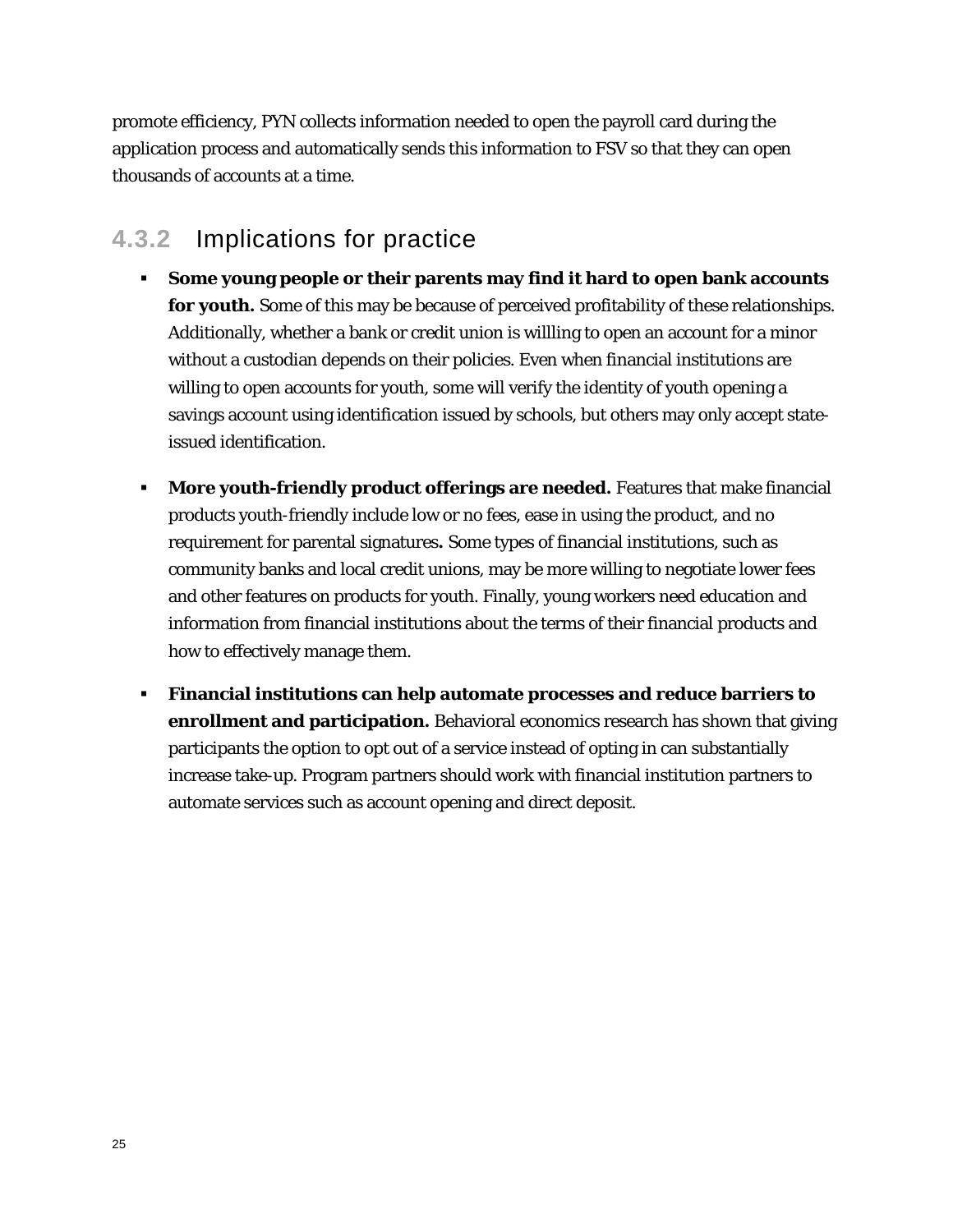## **4.4** Participant communication and engagement

Efforts to engage youth are important both during and after the employment program. During the program, organizations have used social media and peer facilitators to engage youth. While organizations have a captive audience while youth are employed, they struggle to make the financial components "sticky" after youth exit the program.23

### **4.4.1** Examples from current practice

- Some organizations have tried to use email to follow up with youth, but find that very few use email and that social media is a more effective form of communication. Both **DC**  DOES and Bank on DC encourage youth to use social media during training sessions to share what they are learning.
- Through their partnership with Bank on DC, **DC** DOES also allows youth to access their online financial education platform beyond the term of the employment program so that they can re-visit lessons and share the material with family members. They found that many parents used the online platform as well, and believe this helps increase financial knowledge of the entire household.
- Bank on **DC** and MyPath in **San Francisco** both utilize an engaging peer educator model in which youth are trained to facilitate financial education classes and conversations about financial issues.

### **4.4.2** Implications for practice

 **Incentives can lead to higher participation rates.** Organizations have found that incentives – including prizes, financial rewards, certificates, and recognition – can lead to higher participation rates. Participants can be incentivized to complete financial education, sign up for direct deposit, save regularly, or reach a specific financial goal.

<u>.</u>

<sup>&</sup>lt;sup>23</sup> Longer engagement is especially important for initiatives that are measuring behavior change, which takes more time to achieve than changes in knowledge. Many youth employment programs only last a few months. Questions remain about what indicators are best to measure behavior change and how long behavior changes need to be measured to know whether it has been achieved.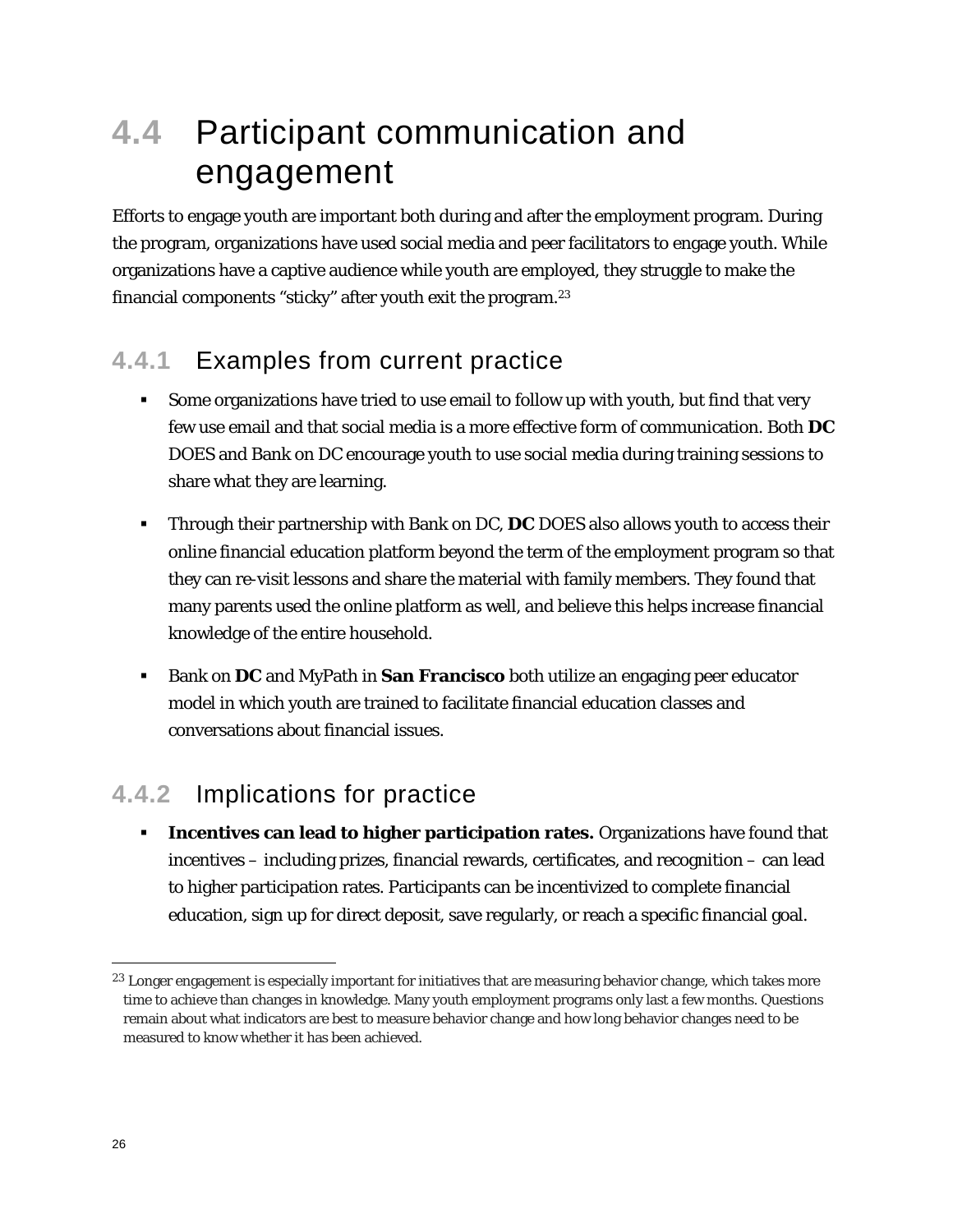Specific incentives may vary according to the resources available, goals and priorities of youth, and the creativity of program partners.

- **Payroll and orientation are touch points for increasing access to financial services and encouraging savings behaviors.** Nearly all employers devote time to orienting youth to the jobsite and can use this opportunity to introduce financial information and resources, such as encouraging unbanked workers to open basic accounts and promoting direct deposit. To reduce administrative burdens and increase take-up, employers should consider automating these services as much as possible by incorporating them into the application process, payroll forms, and orientation activities.
- **Relationships matter.** Peer facilitators and leaders can increase youth engagement in program activities by easily relating to youth on a personal level. Taking this a step further, youth can be organized into affinity groups according to their age or life stage. For example, young parents may have a different financial situation than non-parenting youth and may need opportunities to discuss their specific financial goals and challenges with peers who are facing the same issues. Beyond the employment program, organizations can maintain ongoing contact with youth through use of texting, social media, and partnerships with schools or other youth-serving institutions.
- **Families play a key role in how youth hear, perceive, and act on financial education messages.** Taking this influence into account, youth employment programs may want to explore how financial capability activities and conversations can involve family members and friends.
- **Financial education and services can be designed so that youth can continue to access them even after they exit the program.** Engaging youth beyond the program period allows organizations to continue helping youth build financial capability but doing so can be resource intensive, especially if efforts include continued touch points. An alternative, lighter touch option is to make sure youth have access to services, such as financial education or bank accounts, after the employment program ends.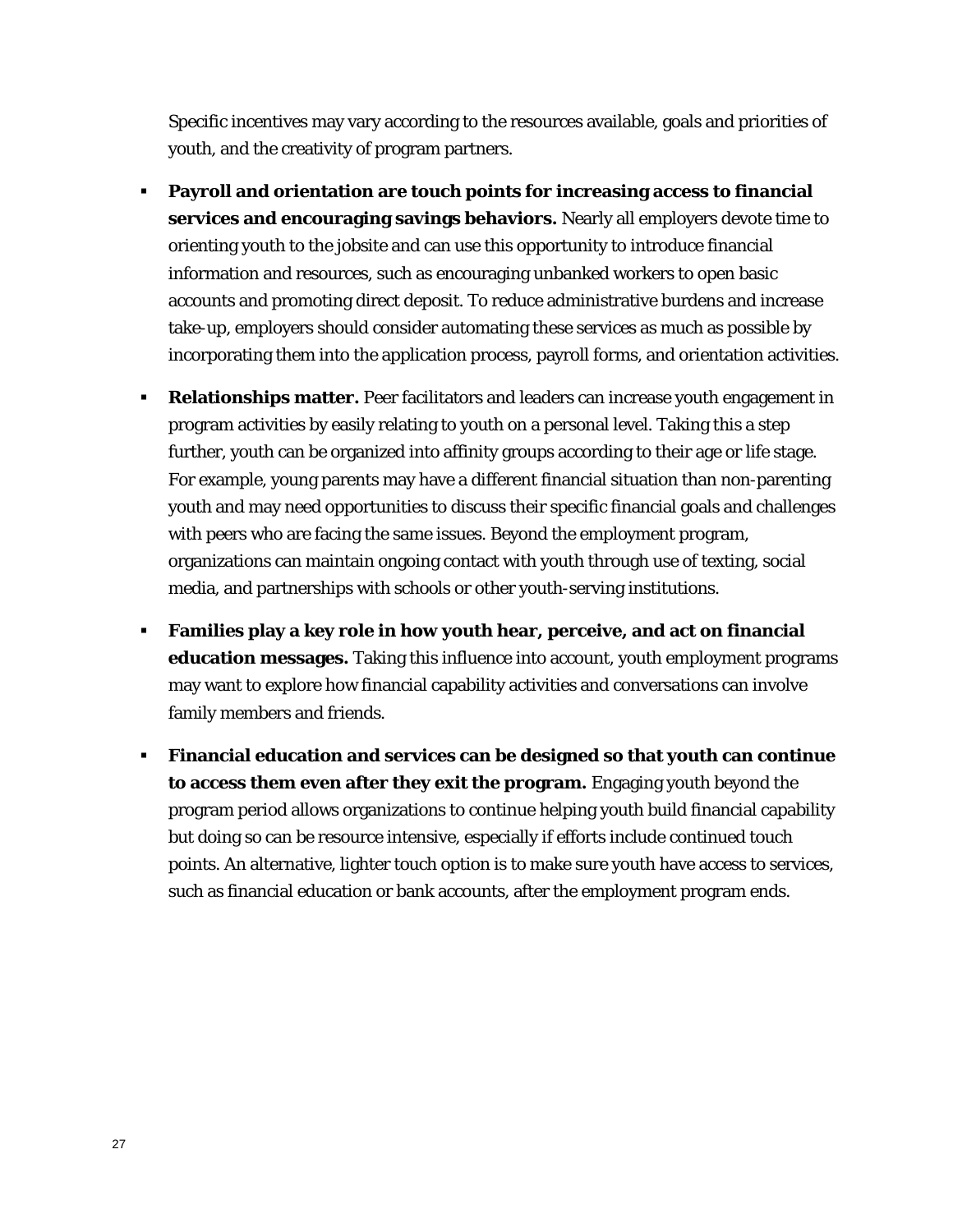# **5.** Conclusion

Youth employment programs present a unique opportunity to reach young people with important financial messages and resources at a time when they are building habits that may last throughout their working lives. Organizations and individuals across the country are developing innovative ideas, resources and programs to help youth build financial capability while they participate in employment programs. While this was not an exhaustive review of current efforts to build financial capability through youth employment programs, conversations with these four programs revealed valuable lessons about how other organizations can expand these efforts. For example: identifying the right partners with shared goals is very important; developing a flexible program allows for evaluation and refinement along the way; and setting goals is an effective strategy for youth. Beyond these specific lessons, four key strategies emerged from the roundtable discussion:

- **Partnerships** with the private sector, nonprofit organizations, government agencies, financial institutions and youth are necessary for program success and expansion.
- **Financial education** needs to be tailored to meet the needs of youth, employers, and financial education providers.
- **Financial products** offered to youth should be carefully selected by weighing the costs and risks of various options.
- Organizations should develop explicit strategies for **engaging youth** in the short and long term.

Leaders in communities of varying sizes and geographies can use these lessons to advance effective strategies for building youth financial capability in employment programs. While there is growing momentum to leverage employment programs to build youth financial capability, there is not a clearly defined field pursuing this work. Stakeholders will need to decide in coming years whether these efforts ought to become a more clearly defined field of its own and if so, how to support those efforts.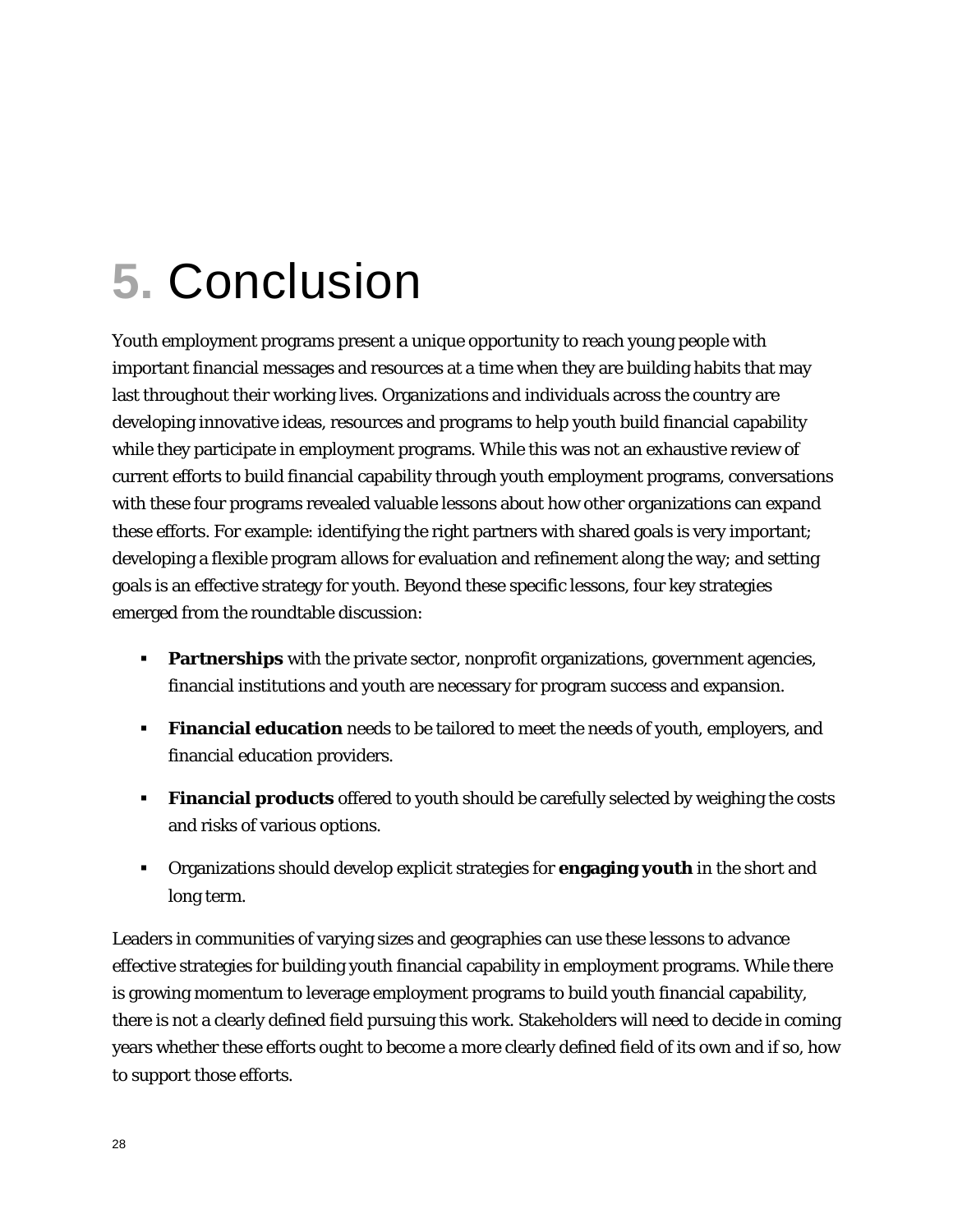## **5.1** Further research and evaluation

Leaders in this work will also need to continue working to test new initiatives. Despite the promising practices and lessons learned highlighted in this document, there are still gaps in the knowledge base for this work that require additional research and evaluation. Federal agencies working on this issue will explore how they can begin to fill these gaps. Lessons from these efforts will be used to develop new tools to help more communities take this work to scale. Stakeholders such as federal program managers, municipal leaders, financial institutions, national intermediaries, philanthropic partners, private sector employers, and communitybased organizations will be key to moving this work forward and building on lessons learned.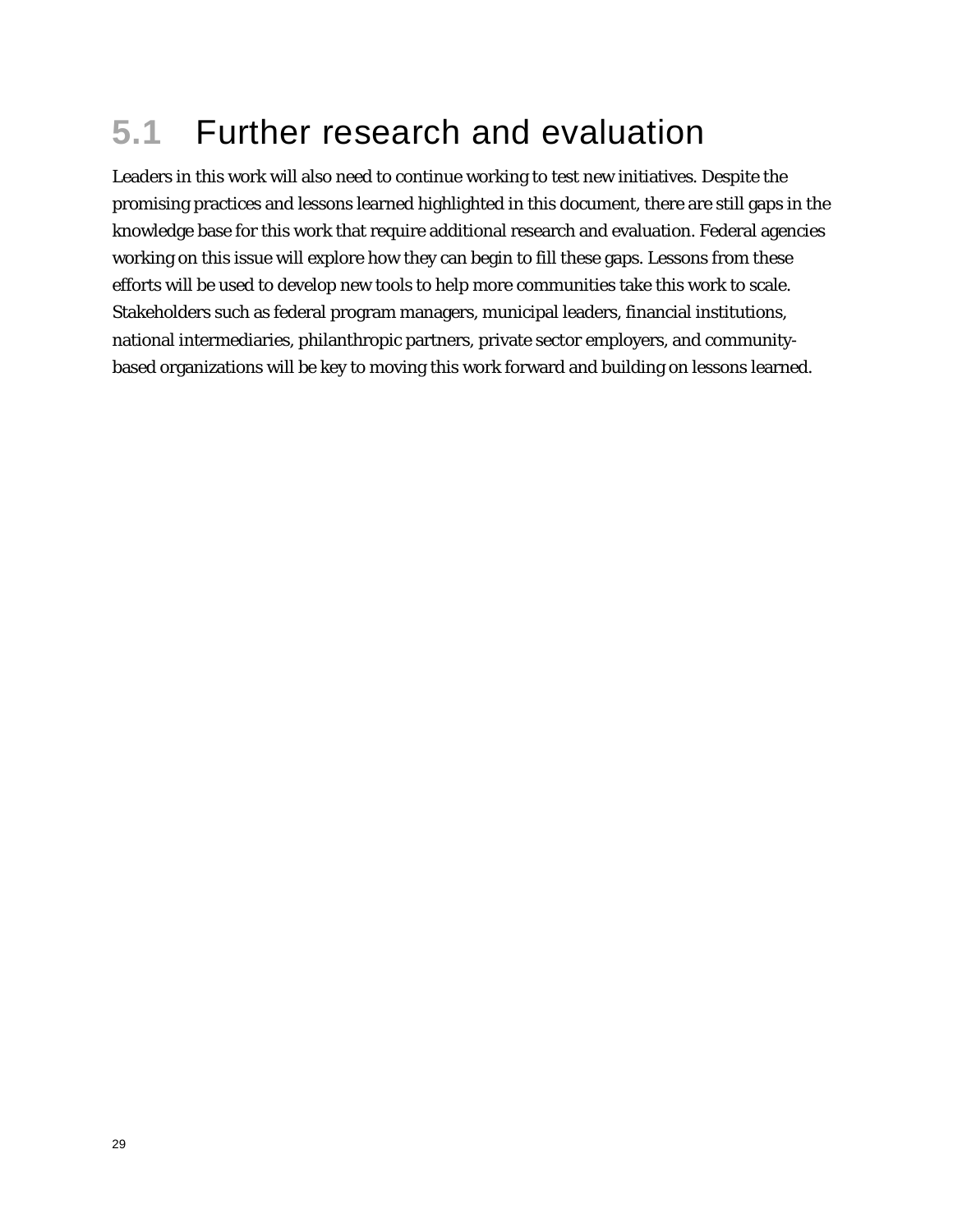### APPENDIX A: FEDERAL INTEREST IN FINANCIAL CAPABILITY FOR YOUNG AMERICANS

In recent years, a number of federal entities have focused new attention on building financial capability, including increasing access to financial education and financial services for young workers and consumers. They include:

The **Financial Literacy and Education Commission** (FLEC), established by the Fair and Accurate Credit Transactions Act of 2003, is charged with coordinating federal financial education efforts and a national strategy on financial education. FLEC is chaired by the Secretary of the Treasury, and its vice chair is the Director of the Consumer Financial Protection Bureau (see below); its members come from 22 federal agencies. FLEC recently launched the "Starting Early for Financial Success" initiative, in an effort to help enhance the financial capability of more young Americans. The strategy builds on the experience and resources of these 22 federal agencies to help young people develop an understanding of financial basics as they begin their careers. This new effort also aims to help parents and teachers prepare young people for financial success.

The **Consumer Financial Protection Bureau** (CFPB) and the **Department of Health and Human Services'** (HHS) **Administration for Children and Families** (ACF) are supporting FLEC's "Starting Early for Financial Success" strategy by leveraging their existing resources to promote economic stability and well-being, and to provide services and opportunities for mobility to low-income Americans.

- The Consumer Financial Protection Bureau (CFPB )was created by the Dodd-Frank Act of 2010, which mandated establishment of a unit whose activities include providing information, guidance, and technical assistance regarding the offering and provision of consumer financial products or services to traditionally underserved consumers and communities, including those who are unbanked and underbanked. Within CFPB, the Office of Financial Empowerment is developing partnership efforts to ensure that the millions of underserved young Americans receive tools and opportunities to develop the financial skills necessary to effectively navigate the financial services marketplace.
- The Administration for Children and Families (ACF) is guided by the vision of "children, youth, families, individuals, and communities who are resilient, safe, healthy, and economically secure." ACF seeks to advance that vision by providing federal leadership, partnership, and resources for the compassionate and effective delivery of human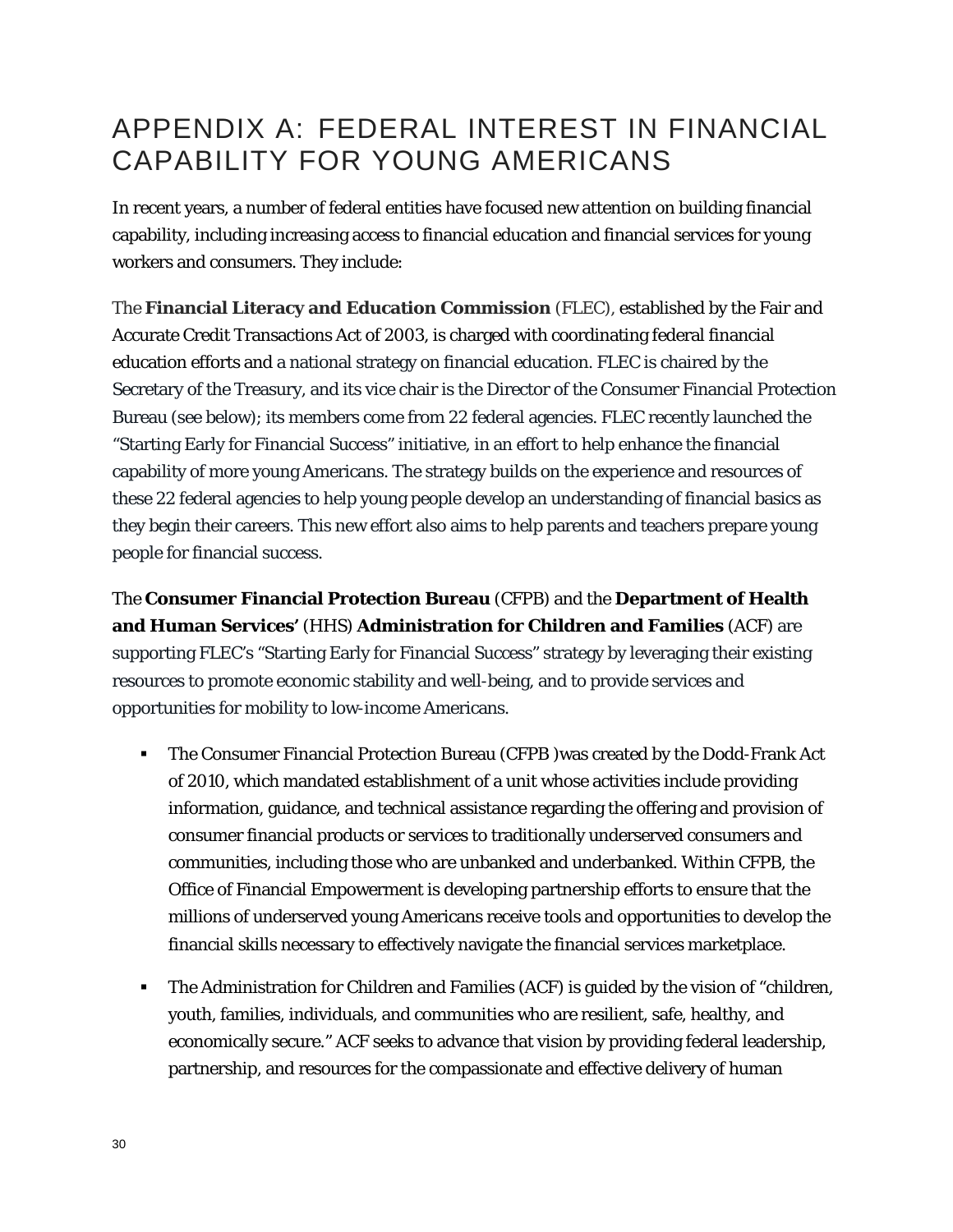services. ACF is responsible for federal stewardship of a set of programs that provide essential services and supports for millions of Americans. Through grants administration, research, technical assistance, and policy guidance, ACF seeks to support national, state, territorial, tribal, and local efforts to strengthen families and communities and promote opportunity and economic mobility.

ACF's efforts directly support the President's commitment to promote and advance economic mobility and opportunity. A strategy to promote economic mobility and opportunity needs to focus on broadening opportunities across the life cycle – expanding access to high quality early childhood settings, promoting success in elementary and secondary school, ensuring effective transitions to work and postsecondary education, providing career pathways to labor market progress for adults, and helping families build assets.

Supporting youth employment and youth financial capability development is a natural fit for ACF. ACF encourages state and tribal Temporary Assistance for Needy Families (TANF) programs and state Community Services Block Grant (CSBG) programs to prioritize youth employment. ACF also supports education, vocational training, and asset building for youth in foster care transitioning to adulthood. Finally, ACF encourages the integration of asset building and financial capability into social services and programs for low-income and vulnerable populations. ACF seeks to coordinate and collaborate with other federal agencies and non-federal partners in these efforts.

Other relevant federal resources and initiatives include:

- The **Federal Deposit Insurance Corporation (FDIC)** provides access to data on the number of U.S. households that are unbanked and underbanked, their demographic characteristics, and their reasons for being unbanked and underbanked through an interactive website, www.economicinclusion.gov. The site also provides a gateway to research, data, and resources for consumers, banks, policymakers, and others regarding issues related to underserved populations and the use of alternative financial services.
- Both the **FDIC** and the **Department of the Treasury** have piloted initiatives to improve financial services for consumers. FDIC's Model Safe Account pilot and the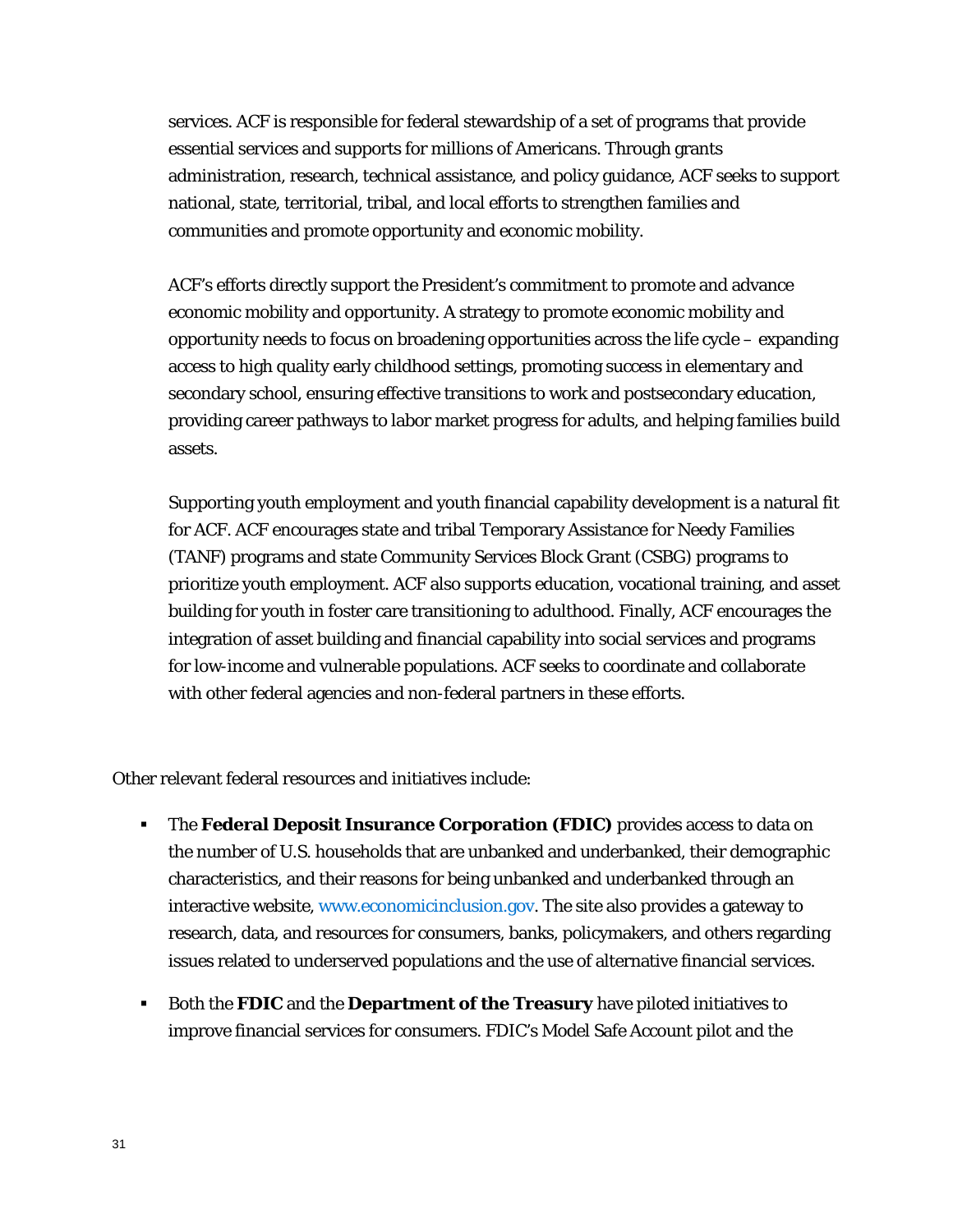Department of Treasury's Community Financial Access Pilot both provided useful information on ways product innovations can help improve access to financial services.<sup>24</sup>

- The **Federal Reserve System** is involved in the USCM DollarWise program, and the Federal Reserve Bank of San Francisco is a key partner in the program in San Francisco aimed at building financial capability through the City's youth employment program.
- The U.S. **Department of Labor (DOL)** Employment and Training Administration oversees funding for the Workforce Investment Act and offers policy guidance and technical assistance to state and local workforce development organizations. Integrating financial capability programming and services into youth employment programs is a natural extension of this work and FLEC's agenda to expand financial capability for young Americans.
- The new **President's Advisory Council on Financial Capability for Young Americans** was created by President Obama in 2013. The purpose of the Council is to contribute to the Nation's future financial stability and increase upward economic mobility. The Council will provide advice to the President and the Secretary of the Treasury on how to promote the financial capability of young Americans and encourage building the financial capability of young people at an early stage in schools, families, communities, and the workplace, and through use of technology. Strengthening the financial capability of our young people is an investment in our Nation's economic prosperity. The Council is comprised of the Secretary of the Treasury, the Secretary of Education, the Director of the Consumer Financial Protection Bureau and up to 22 nongovernmental members.25

<u>.</u>

<sup>&</sup>lt;sup>24</sup> To learn more about the Model Safe Accounts Pilot, see: http://www.fdic.gov/consumers/template/. To learn more about the Community Financial Access Pilot, see: http://www.treasury.gov/resource-center/financialeducation/Pages/CFAP.aspx.

<sup>25</sup> For a list of the non-governmental members, see: http://www.treasury.gov/resource-center/financialeducation/Documents/PACFCYA%20Bios%20with%20Pics%20for%20website.pdf.